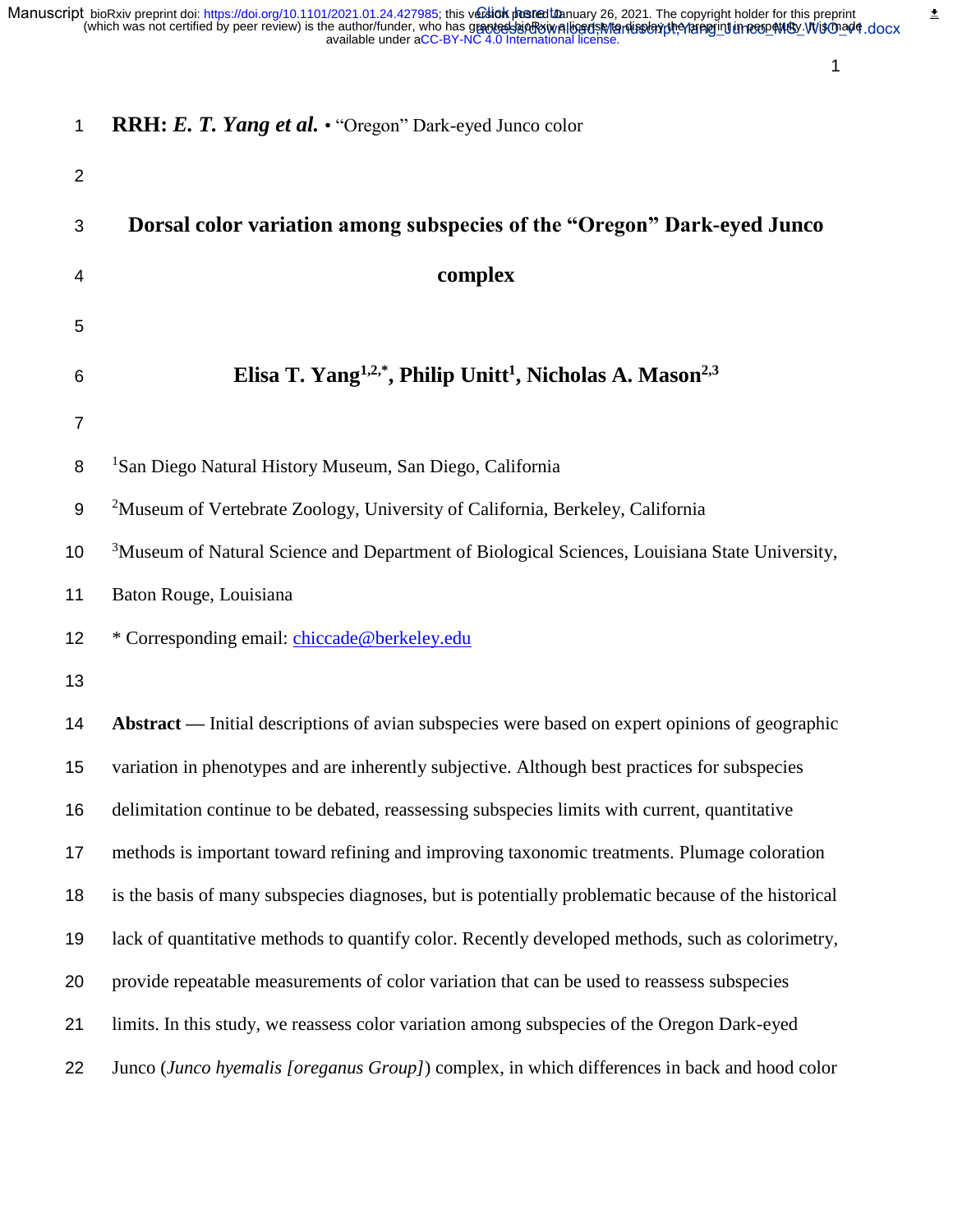| 23 | were established as diagnostic characters. We measured back and hood brightness and hue in 206                         |
|----|------------------------------------------------------------------------------------------------------------------------|
| 24 | museum specimens among five Oregon Dark-eyed Junco subspecies using a colorimeter. We                                  |
| 25 | then compared mean measurements among subspecies and conducted a discriminant function                                 |
| 26 | analysis to assess how well dorsal color predicted subspecies. Our data correctly classified only                      |
| 27 | 67.9% of males and 82.5% of females to their presumed subspecies. Furthermore, no adjacent                             |
| 28 | subspecies pairs passed the "75% rule" due to extensive overlap in plumage characters. Thus,                           |
| 29 | back color alone is not as effective in diagnosing Oregon Dark-eyed Junco subspecies as                                |
| 30 | originally described, suggesting a possible taxonomic revision. Specifically, similarity in                            |
| 31 | phenotypic and genetic data suggests that some combination of <i>thurberi</i> , <i>montanus</i> , and <i>shufeldti</i> |
| 32 | may be lumped to recognize broad, clinal variation in dorsal color alongside clinal variation in                       |
| 33 | other phenotypes and extensive gene flow.                                                                              |
| 34 | Keywords: classification, color, Passerellidae, subspecies delimitation, taxonomy.                                     |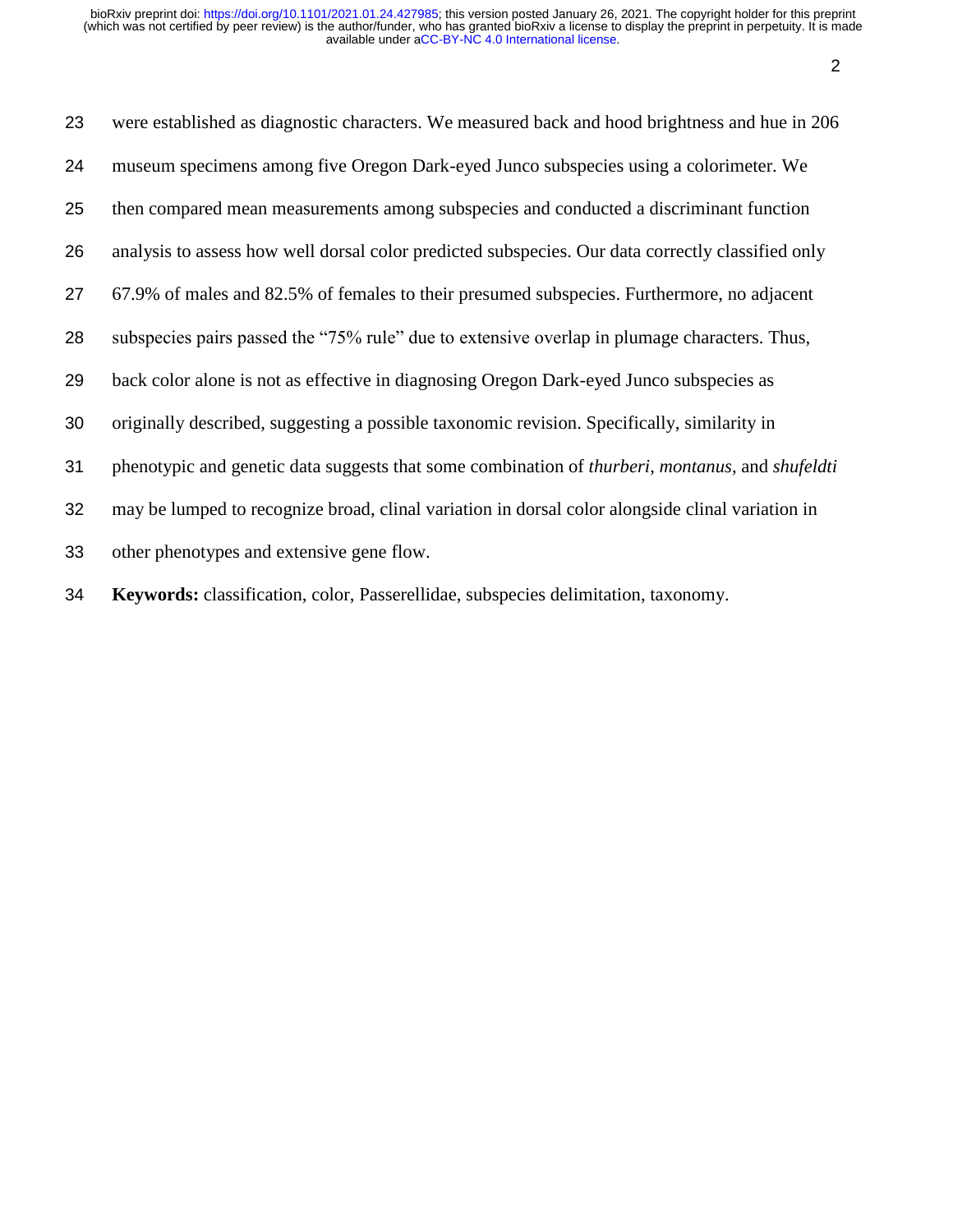| 35 | Avian subspecies delimitation is a controversial taxonomic practice that has been debated          |
|----|----------------------------------------------------------------------------------------------------|
| 36 | and refined since its initial conceptualization (Mayr 1943; Wilson & Brown 1953; Zink 2004;        |
| 37 | Patten 2010, 2015; Remsen 2010; Winker 2010). In birds, subspecies are generally thought to        |
| 38 | represent phenotypically and/or genotypically differentiated populations within a species that     |
| 39 | occupy a geographic region (Patten & Remsen 2017). However, original subspecies descriptions       |
| 40 | were based mostly on expert opinions of geographic variation in phenotypes, resulting in           |
| 41 | subjective classifications that often fail to meet current best practices (James 2010). Today,     |
| 42 | delimiting subspecies is still far from straightforward: taxonomists continue to differ on what    |
| 43 | subspecies represent and optimal criteria for delimitation (Fitzpatrick 2010; Gill 2014; Cronin et |
| 44 | al. 2015; Weckworth et al. 2015; Vinarski 2015). Nonetheless, the development and                  |
| 45 | implementation of quantitative metrics and statistical analyses promote a more consistent and      |
| 46 | standardized subspecies classification system (Patten 2010). Many subspecies described prior to    |
| 47 | the development of current practices are equivocal and would benefit from reassessments using      |
| 48 | modern approaches. Such reassessments are important for current applied and basic research         |
| 49 | initiatives, many of which use subspecies as units of biodiversity and indices of ecological and   |
| 50 | evolutionary processes (Phillimore & Owens 2006; Haig & D'Elia 2010).                              |
| 51 | Phenotypic variation guided initial subspecies descriptions and remains important in               |
| 52 | infraspecific taxonomy, even as genetic data play a growing role in subspecies delimitation        |
| 53 | (Winker 2009; Patten & Remsen 2017). Coloration in particular has played a prominent role in       |
| 54 | avian taxonomy for multiple reasons. First, plumage coloration and patterning is influenced by     |
| 55 | selective pressures, such as natural selection favoring coloration that promotes camouflage or     |
| 56 | sexual selection favoring bright, showy colors that promote mate choice (Hill & McGraw 2006;       |
| 57 | Mason & Bowie 2020). Thus, differences among populations may represent evolutionary                |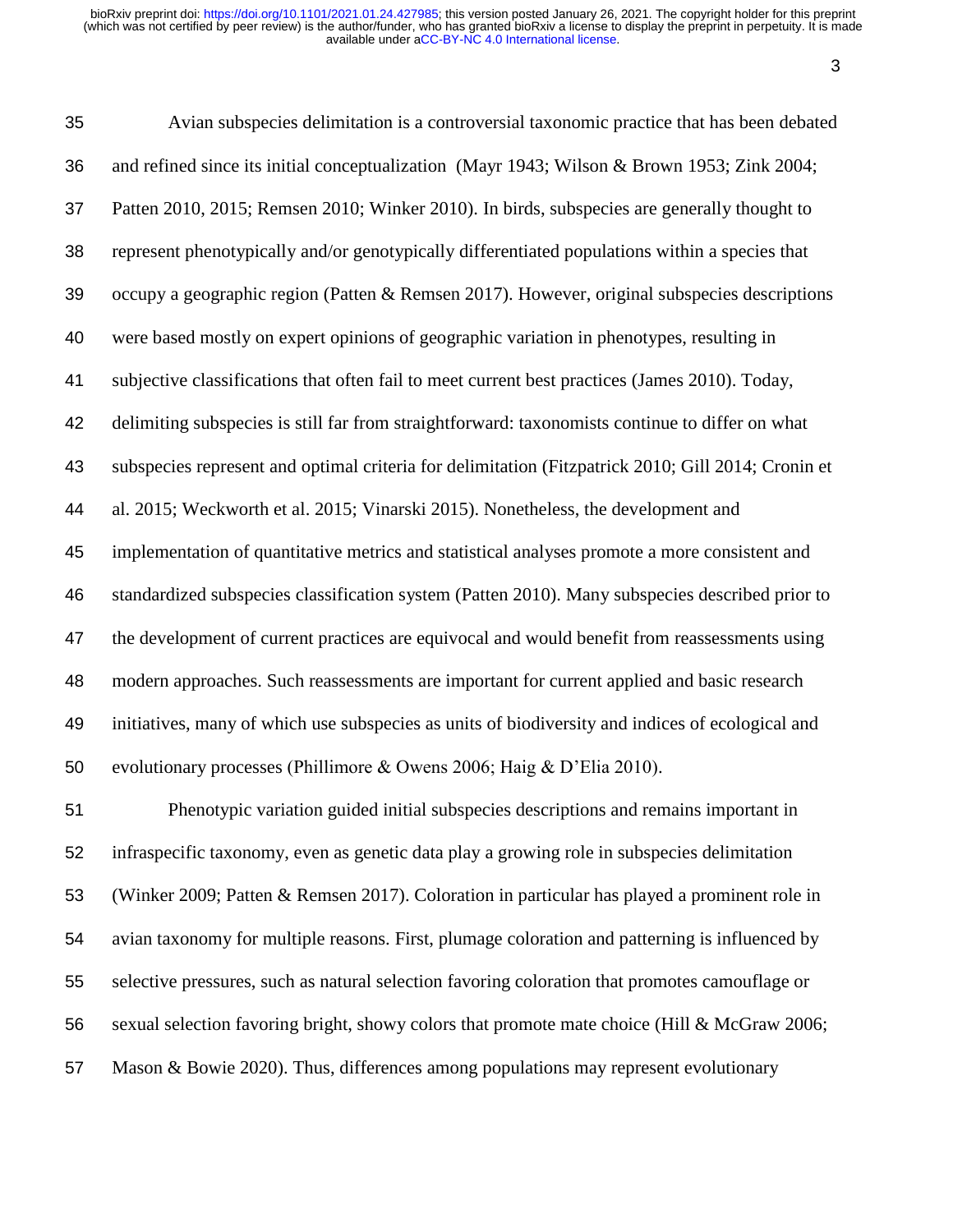changes in response to local conditions (Zink & Remsen 1986; Zamudio et al. 2016). Second, differences in coloration are readily observable by the human eye and were easily detected by early taxonomists (Endler 1990). However, historical assessments of color differences relied on individual assessment of matches between plumage patches and color swatches (Ridgway 1912), which may introduce qualitative, subjective differences among observers (Zuk & Decruyenaere 1994; Butler et al. 2011). Today, colorimetry, spectrophotometry, and digital photography offer affordable ways to accurately measure color variation in a consistent, quantitative manner (Burns et al. 2017). Recently, colorimetry has been used to quantify color variation and reexamine subspecific taxonomy in various groups, including Willow Flycatchers (*Empidonax trailli*; Paxton et al. 2010), Least Terns (*Sternula antillarum*; Johnson et al. 1998), and Sagebrush / Bell's Sparrows (*Artemisiospiza sp.*; Patten & Unitt 2002). Nonetheless, many subspecies groups are still in need of quantitative reevaluations of color variation and diagnosability among taxa.

 Among the subspecies groups that would benefit from a reexamination of how coloration differences correspond to subspecies is the Oregon Dark-eyed Junco (*Junco hyemalis*) complex. Dark-eyed Juncos exhibit pronounced intraspecific plumage variation, with seven 'groups' of subspecies that have recently diversified across North America (Milá et al. 2007; Friis et al. 2016; Clements et al. 2019). In western North America, from Baja California north to Alaska, seven subspecies comprise the "Oregon" Dark-eyed Junco group (Clements et al. 2019; Nolan et al. 2020). Following comprehensive analyses of Oregon Junco subspecies by early taxonomists (Ridgway 1901; Dwight 1918), Miller (1941) further established the current taxonomy of the genus *Junco* by matching the specimens' hoods and backs with graded color samples and examining pigments under a microscope (see Table 1 for subspecies descriptions). Despite the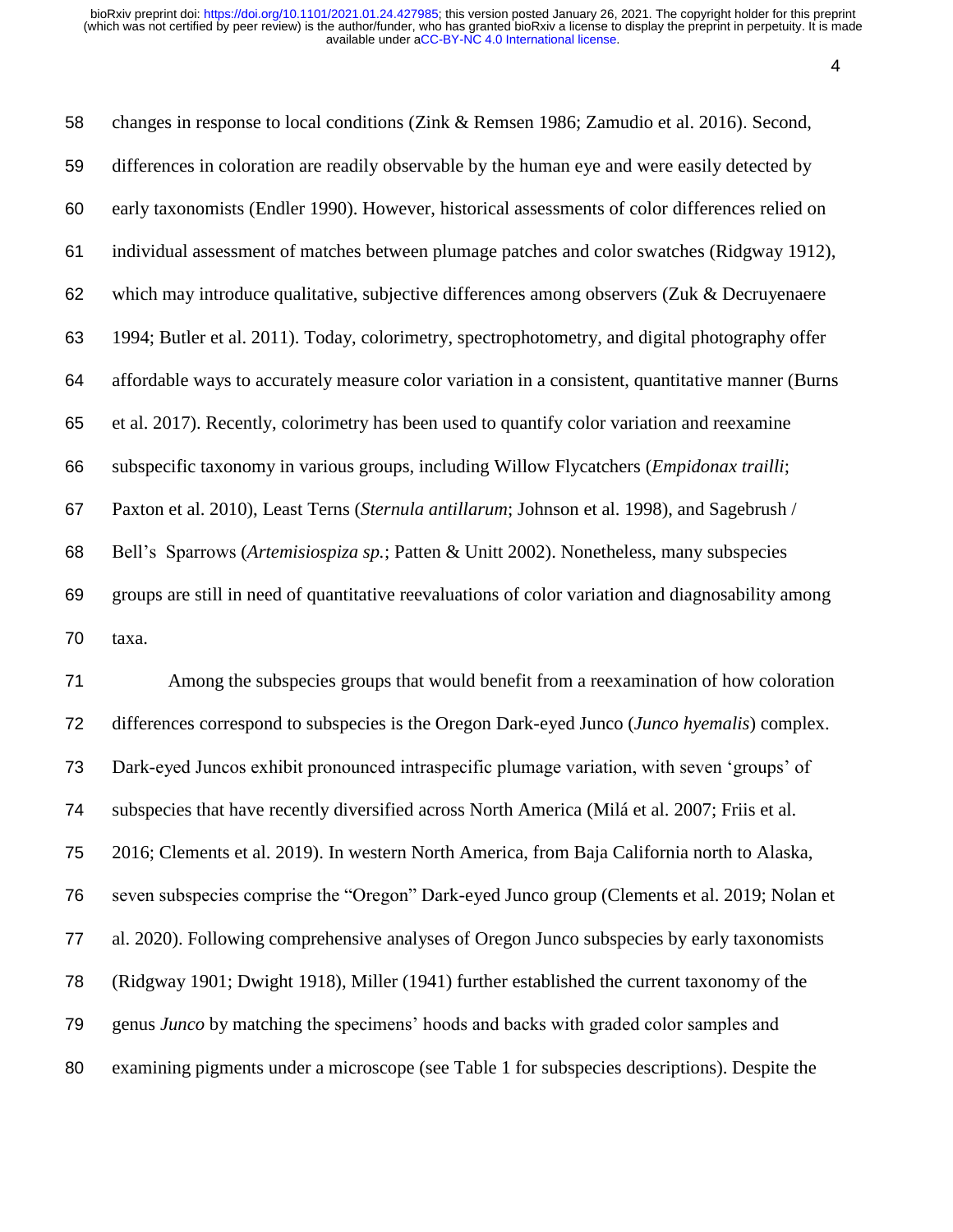widespread, longstanding use of Miller's (1941) classification, it is still unknown whether these subspecies represent diagnosable taxa that meet current guidelines for subspecies delimitation. In this study, we reevaluated Miller's (1941) classification of the Oregon Dark-eyed Junco complex using colorimetry. We compared back and hood color variation between five subspecies from the Oregon Dark-eyed Junco complex (*pinosus*, *thurberi*, *shufeldti*, *montanus*, and *oreganus*), and excluded two subspecies from Mexico (*pontillis*, *townsendi*) for which we lacked adequate sample sizes. We compared mean values of brightness and hue measurements among sexes, age classes, and subspecies. We also quantified subspecies diagnosability of males and females using a discriminant function analysis. Finally, we tested the "75% rule" (Amadon 1949; Patten & Unitt 2002) to see if quantitative color variation among subspecies passed a widely used 'yardstick' of diagnosability. In doing so, we reassessed the validity of back color as a diagnostic character for Oregon Dark-eyed Junco subspecies, and reconsidered subspecies limits within the complex.

#### **Methods**

 We measured plumage reflectance from 206 specimens of Oregon Dark-eyed Junco (Figure 1; Appendix A). Our sampling was drawn from specimens housed in three collections: the San Diego Natural History Museum (SDNHM), Natural History Museum of Los Angeles County, Los Angeles (LACM), and the University of Los Angeles, California (UCLA). We measured a minimum of 15 individuals from 5 subspecies, including (from north to south) *J. h. oreganus* (16), *J. h. montanus* (29), *J. h. shufeldti* (17), *J. h. thurberi* (125), *J. h. pinosus* (n = 19). Specimens were selected based on the ranges described by Miller. Individuals falling out of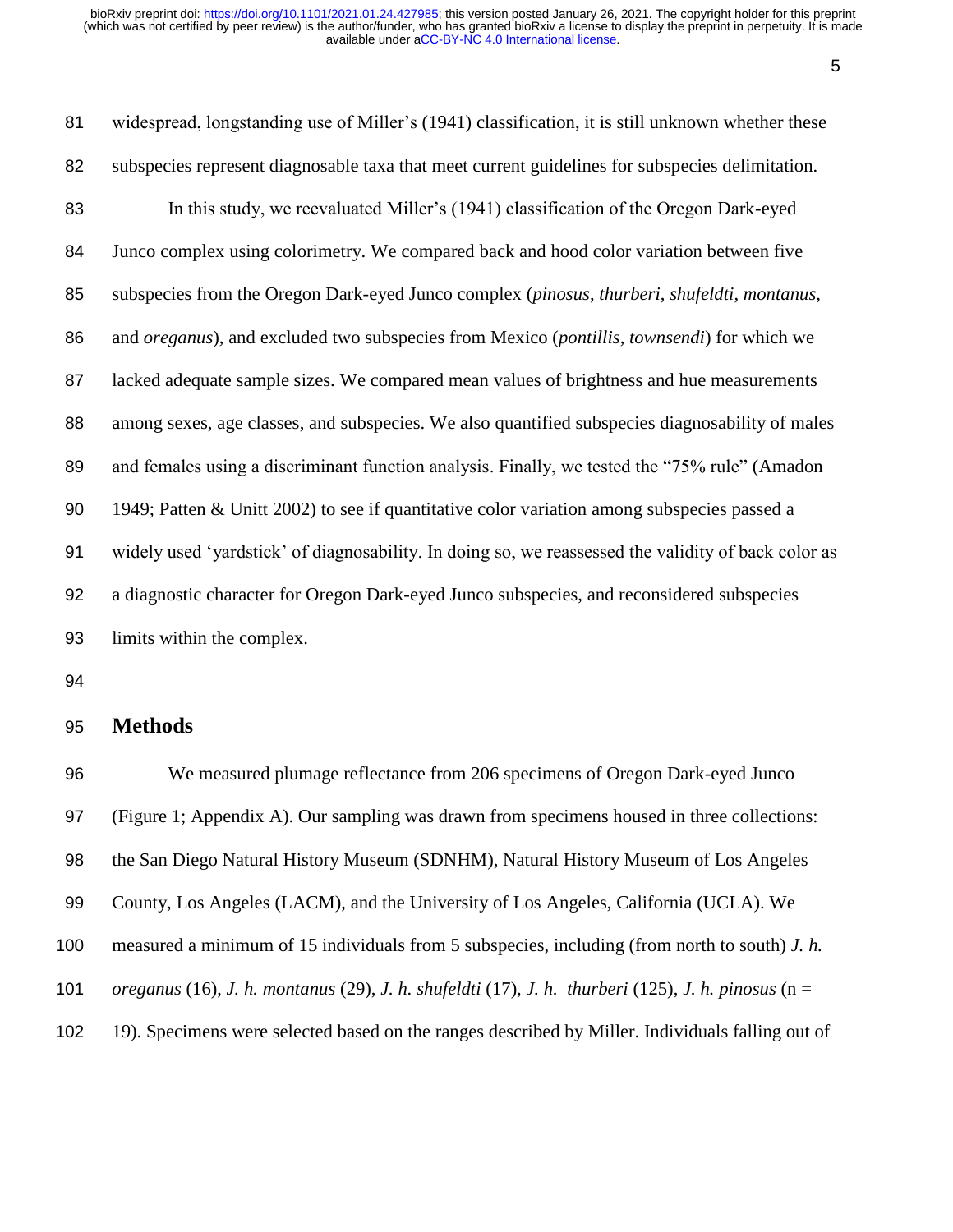| 103 | the range of their labeled subspecies were removed. Wintering individuals in subspecies with        |
|-----|-----------------------------------------------------------------------------------------------------|
| 104 | nonbreeding ranges overlapping the range of other subspecies were also removed.                     |
| 105 | We did not include specimens with significantly worn plumage nor those that had faded               |
| 106 | or missing feathers. We also omitted juveniles with irregular streaking, diffuse brown dorsal       |
| 107 | plumage, obvious truncations in tail or greater coverts or completely unossified skulls. Immature   |
| 108 | birds were identified whenever possible via known aging criteria, tag labels noting partially       |
| 109 | ossified skulls, or labels noting developing ovaries. Birds for which none of this information was  |
| 110 | obvious or available were labeled as adult. Thus, each individual included in the study was         |
| 111 | classified as either immature or adult.                                                             |
| 112 | We measured the coloration of the center of the hood and the back of each specimen                  |
| 113 | using a Konica Minolta CR-300 Chroma Meter (Ramsey, New Jersey, USA). We recorded three             |
| 114 | measurements: (1) $L^*$ , or brightness, in which higher values corresponding to brighter plumage;  |
| 115 | $(2)$ $a^*$ , or redness, in which lower values correspond to greener hues and higher values        |
| 116 | correspond redder hues; and (3) $b^*$ , or yellowness, in which lower values correspond to bluer    |
| 117 | hues and higher values correspond to yellower hues. We repeated each measurement three times        |
| 118 | and subsequently averaged those measurements.                                                       |
| 119 | We constructed separate generalized linear models (GLMs) for each of the six dorsal                 |
| 120 | color measurements (hood L, hood $a$ , hood $b$ , back L, back $a$ , and back $b$ ) with a Gaussian |
| 121 | distribution of error using the glm() function in the R programming environment (R Core Team        |
| 122 | 2020). We included subspecies, sex, age class, days since molt, and years since collection as       |
| 123 | main effects in each model. Dark-eyed Juncos undergo two body molts per year: an alternate          |
| 124 | plumage molt from February to April and a basic molt from July to October (Pyle 1997).              |
| 125 | Definitive basic and alternate plumages are nearly identical in Dark-eyed Juncos (Nolan et al.      |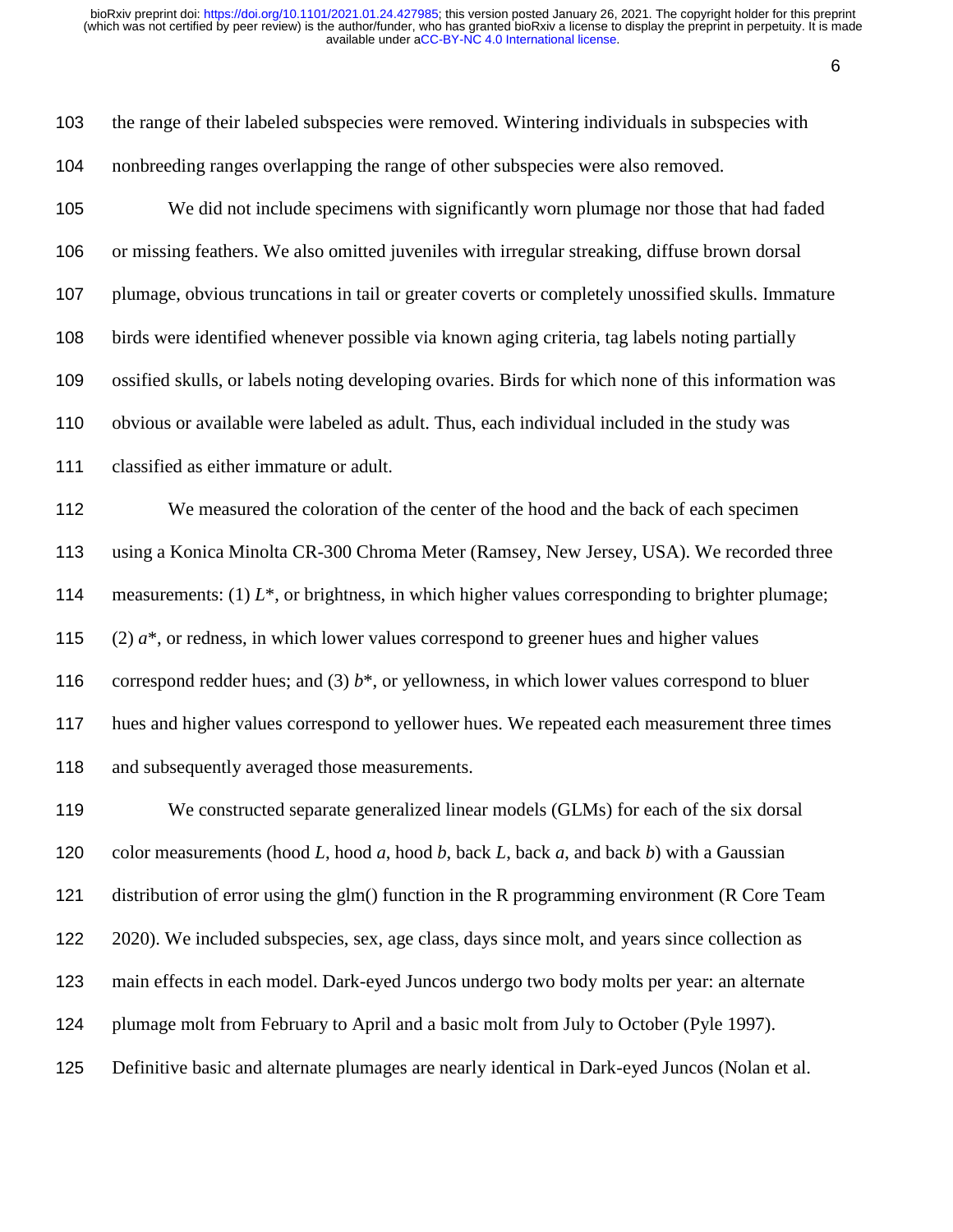| 126 | 2020), but color may change as freshly molted feathers wear and abrade over time (Tökölyi et al.    |
|-----|-----------------------------------------------------------------------------------------------------|
| 127 | 2008). We therefore incorporated the number of days since molt into our GLMs as the difference      |
| 128 | between the collection date and the most recent molt event of either March 15th or September        |
| 129 | 1st. Furthermore, because specimens can fade and change color over years since their initial        |
| 130 | collection (Doucet $&$ Hill 2009), we also incorporated the number of years since collection into   |
| 131 | our GLMs. We examined the distribution of residuals for each model to ensure that they              |
| 132 | approximated a normal distribution (Supplementary Figure SF1). We subsequently performed a          |
| 133 | series of Tukey's Honestly Significant Difference (HSD) tests to quantify differences in the        |
| 134 | mean values of each plumage metric among sexes, age classes, and subspecies using the R             |
| 135 | package agricolae v1.3.1 (de Mendiburu 2019).                                                       |
| 136 | We also performed a discriminant function analysis (DFA) on adult males $(n=91)$ and                |
| 137 | females (n=83) separately to determine the diagnosability of Oregon Junco subspecies based on       |
| 138 | hood and mantle coloration using the MASS package (Venables & Ripley 2002) in R. We                 |
| 139 | subsequently performed a 'leave-one-out' (i.e., jackknifed) cross validation on our DFA to          |
| 140 | predict the subspecies of each individual specimen and test the diagnosability of each subspecies   |
| 141 | for both sexes (i.e., quantify the proportion of individuals that were correctly predicted as their |
| 142 | identified subspecies based on colorimetry data).                                                   |
| 143 | Finally, we implemented a widely-used diagnosability test commonly referred to as the               |
| 144 | "75% rule" (Amadon 1949; Patten & Unitt 2002). In brief, the "75% rules" involves a pair-wise       |
| 145 | test that determines whether 75% of the distribution of a single trait for one subspecies falls     |
| 146 | outside of 99% of another subspecies' distribution for the same trait. The derivation of the test   |
| 147 | statistic is described in detail in Patten and Unitt (2002) and is shown here.                      |
|     |                                                                                                     |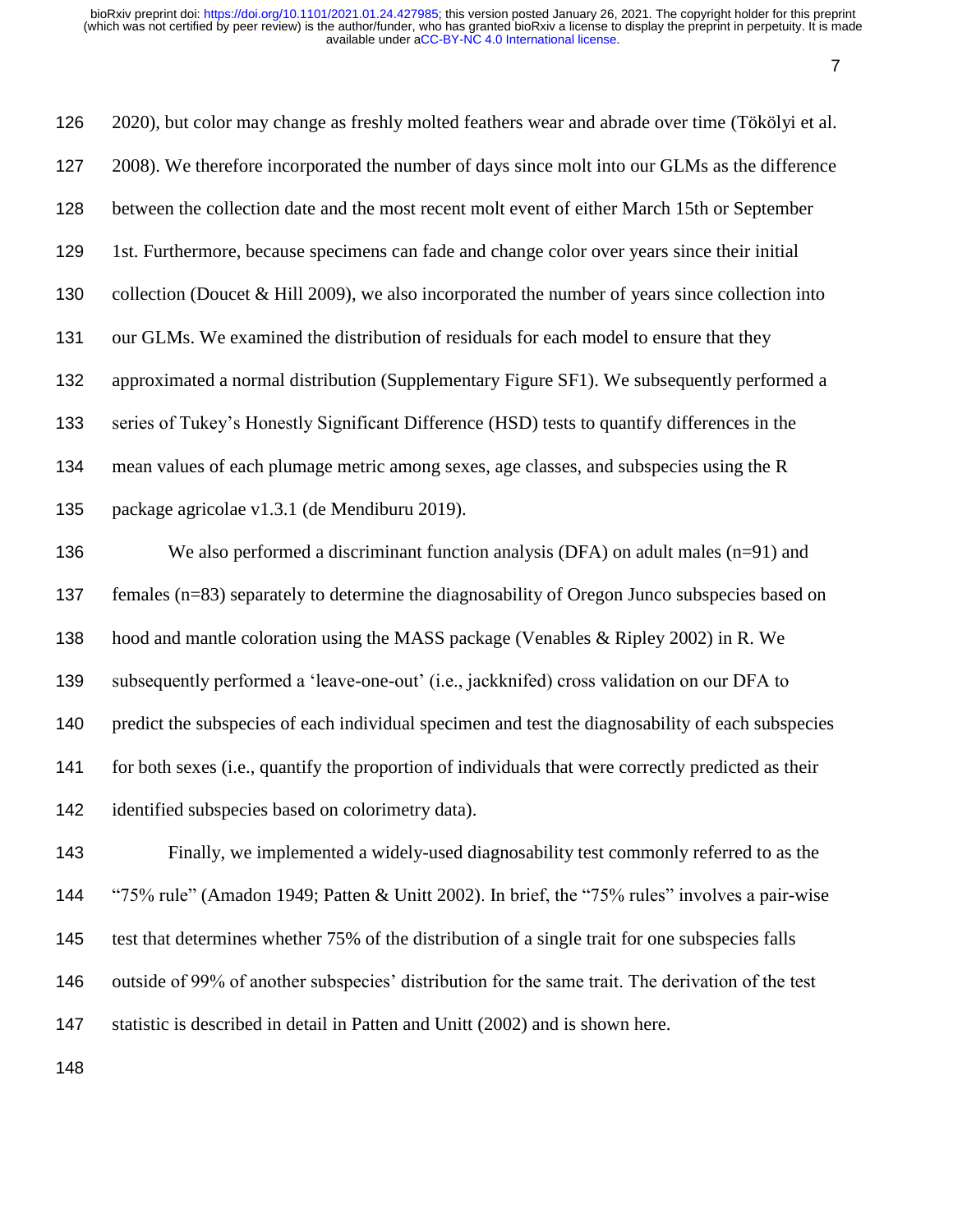149 Equation 1: 
$$
D_{ij} = \bar{x}_i - S_i(t_{0.25, df_i}) - \bar{x}_j - S_j(t_{0.99, df_j})
$$

151 In this equation,  $\bar{x}_i$  the mean and  $S_j$  is the standard deviation of a given trait for 152 subspecies *i*. If the  $D_{ij}$  statistic is greater than 1, then subspecies *i* is diagnosable from subspecies *j*. For the "75% rule" to be met, the converse has to be true such that both subspecies are 154 diagnosable from each other. The second statistic  $(D_{ii})$  can be calculated by swapping the critical *t* values in the equation above. In our case, we tested pairwise diagnosability via the "75% rule" for each subspecies pair with overlapping ranges. We only included adults and considered each sex separately. This resulted in five diagnosability tests (from northernmost to southernmost): (1) *oreganus* and *montanus*, (2) *oreganus* and *shufeldti*, (3) *montanus* and *shufeldti*, (4) *shufeldti* and *thurberi*, and (5) *thurberi* and *pinosus*. We conducted a DFA for each subspecies pair and then used scores from the first DFA axis to calculate the two summary statistics, *Dij* and *Dji* for adult males and females.

#### **Results**

 We uncovered variation in hood and mantle coloration among sexes, age classes, and five subspecies within the "Oregon" Dark-eyed Junco complex. When we compared hood and back color among males and females, we found that females had higher hood *L* and hood *b* values, but lower hood *a* values (Fig. 2, Table 2). Among back measurements, females had higher back *L*, back *a*, and back *b* values compared to males (Fig. 2, Table 2). Overall, this indicates that females typically have lighter hoods and backs compared to males, while female hoods and backs are typically 'buffier' with higher red and yellow reflectance than males. Although average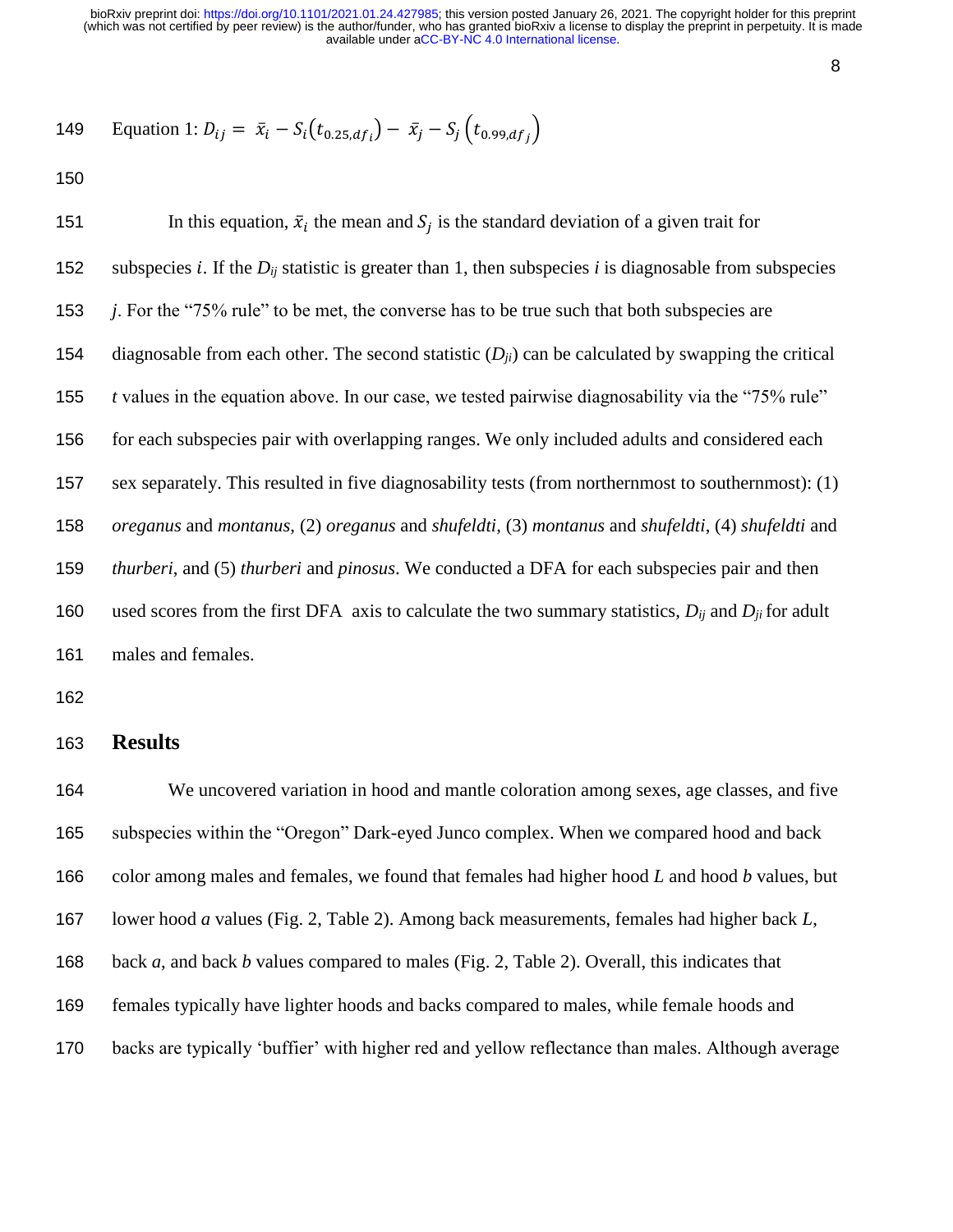values differed between males and females, there was still substantial overlap in the range of plumage coloration measurements between sexes.

adults, while immatures also had higher back *L*, *a*, and *b* measurements (Fig. 3, Table 2).

Age classes also differed in dorsal color. Hood *a* was higher in immatures compared to

Together, these results confirm that immature birds included in our study tended to have lighter,

more 'buffy' backs compared to adult juncos.

We also documented differences in coloration among subspecies of the "Oregon" Dark-

eyed Junco group (Fig. 4, Table 2). We observed greater differentiation among subspecies in the

mean values of hood measurements than back measurements. Using the Tukey's HSD test, we

identified as many as four groups of mean hood coloration values among subspecies (Fig. 4A,

Fig. 4B, Fig 4C). The northernmost subspecies, *J. h. oreganus*, had the lowest average hood

reflectance, or *L* values, while *J. h. Thurberi* had the highest average *L* values. The resident

subspecies, *J. h. pinosus*, had the highest average hood *a* values, or 'redness', while *J. h.* 

*montanus* had the lowest average hood *a* values. Patterns for hood *b* values, or 'yellowness',

followed a similar pattern to hood *a* values, but exhibited more overlap among subspecies.

 Although average hood measurements varied substantially among subspecies, differences in back coloration were less pronounced (Fig. 4, Table 2). The maximum number of back groupings we recovered via Tukey's HSD was two (Fig. 4D, Fig. 4E, Fig 4F). Differences

among subspecies in average back *L* values, or reflectance, were similar to that observed among

hoods, albeit with greater overlap among subspecies.

 The number of days since molt did not exhibit any associations with any back or hood measurements. The number of years since collection exhibited positive correlations with hood *b*,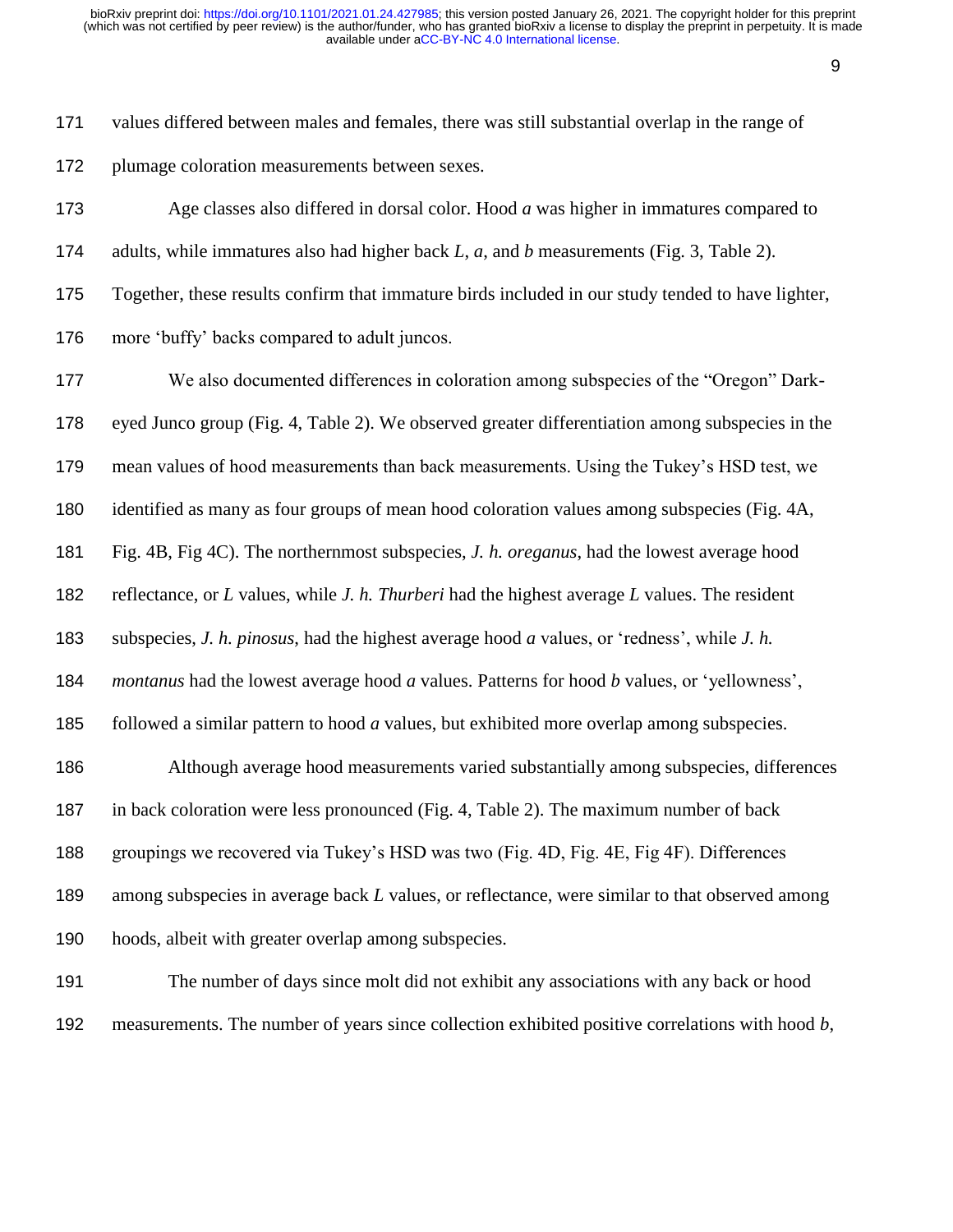| 193 | back $a$ , and back $b$ values (Table 3), consistent with a pattern of 'foxxing', or increasing red and                      |
|-----|------------------------------------------------------------------------------------------------------------------------------|
| 194 | yellow with years collection among the specimens studied here.                                                               |
| 195 | The discriminant function analysis using the colorimetry data on adult specimens                                             |
| 196 | correctly assigned 55 out of 81 males to their identified subspecies (67.90%; Fig. 4A) and 66 out                            |
| 197 | of 80 females (82.50%; Fig. 4B). Diagnosability varied among subspecies. For males, hood and                                 |
| 198 | back color successfully categorized (from north to south) 69.23% of <i>oreganus</i> (9/13), 75.00% of                        |
| 199 | montanus (9/12), 20.00% of shufeldti (2/10), 82.86% of thurberi (29/35), and 54.55% of pinosus                               |
| 200 | $(6/11)$ . For females, hood and back color correctly categorized 50.00% of <i>oreganus</i> (1/2),                           |
| 201 | 66.66% of montanus (8/12), 0% of shufeldti (0/3), 92.86% of thurberi (52/56), and 71.43% of                                  |
| 202 | pinosus $(5/7)$ .                                                                                                            |
| 203 | Among all pairs of subspecies and sexes for which we tested the "75% rule", only two                                         |
| 204 | compairisons were diagnosable with $D_{ij}$ values $\geq 0$ : female J. h. oreganus were diagnosable from                    |
| 205 | female <i>J. h. montanus</i> ( $D_{ij}$ = 1.68; Table 3) and female <i>J. h. thurberi</i> were diagnosable from <i>J. h.</i> |
| 206 | <i>pinosus</i> ( $D_{ij}$ = 0.06; Table 3). In both these cases, the converse comparisons did not meet the                   |
| 207 | requirements of the "75% rule". All other pairwise comparisons had largely overlapping                                       |
| 208 | distributions of discriminant function scores and therefore failed to meet the "75% rule"                                    |
| 209 | threshold of diagnosability.                                                                                                 |
| 210 |                                                                                                                              |

### **Discussion**

 Using a colorimeter, we documented variation in the coloration of hoods and backs between subspecies, sexes, and age classes within the "Oregon" Dark-eyed Junco complex (Table 2; Fig. 2; Fig. 3; Fig. 4). Diagnosability of Oregon Junco subspecies on the basis of back 215 and hood coloration was limited for both sexes. Only two subspecies pairwise comparisons —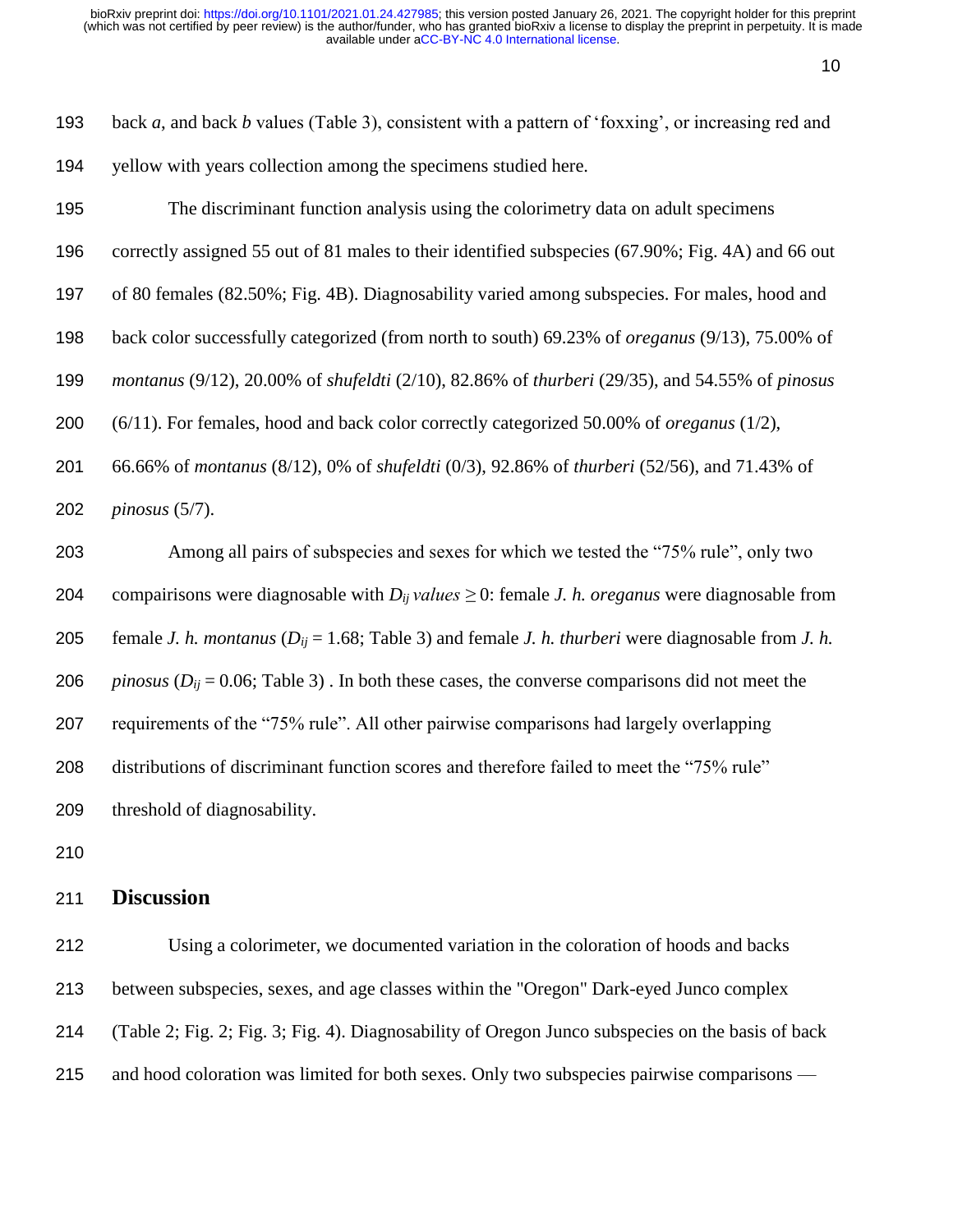male *oreganus* and *montanus* and female *oreganus* and *montanus* — passed the '75% rule' often used to delimit intraspecific taxonomy in birds (Table 2; Patten & Unitt 2002). Furthermore, cross-validation of our DFA was only able to accurately predict the subspecies grouping of 67.90% of males and 82.50% of females (Figure 4). In contrast, Miller (1941) claimed that back color allows a 90% "separation rate" between *shufeldti* and *thurberi* in interior ranges and a 75% separation rate along the coast, a 92% separation rate between *oreganus* and *shufeldti,* and a 97% separation between *oreganus* and *montanus*. Similarly high separation rates are reported for other subspecies pairs. When comparing *montanus* and *shufeldti*, Miller (1941) reported a 75% to 80% separation rate, but acknowledged that *shufeldti* is variable enough to "include the original *montanus* series." It is unclear the methodology Miller (1941) used when generating this output and whether the numbers represent the extent of overlap, correct identification rate based 227 on back color, or another method of differentiation. The most direct interpretation is that they represent the percentage of species that were able to be identified to subspecies by back color alone. In this case, our diagnosability rates fell short of what Miller (1941) reported, suggesting that subspecies of Oregon Dark-eyed Juncos exhibit weaker differentiation in dorsal coloration than has been heretofore assumed. Importantly, we had low sample sizes for females in a few 232 subspecies, most notably the non-migratory *pinosus*  $(n_{male} = 11, n_{female} = 7)$ , which has a restricted geographic range and correspondingly few specimens in most collections. We also had low sample sizes for *oreganus* (nmale = 13, nfemale = 2), which decreased our statistical power to detect diagnosable differences for these taxa and contributed to the output of the "75% rule" tests involving *oreganus* and *pinosus*.

 Beyond dorsal coloration, many subspecies in the Oregon Dark-eyed Junco complex exhibit broadly overlapping, clinal variation in other phenotypes. For example, many subspecies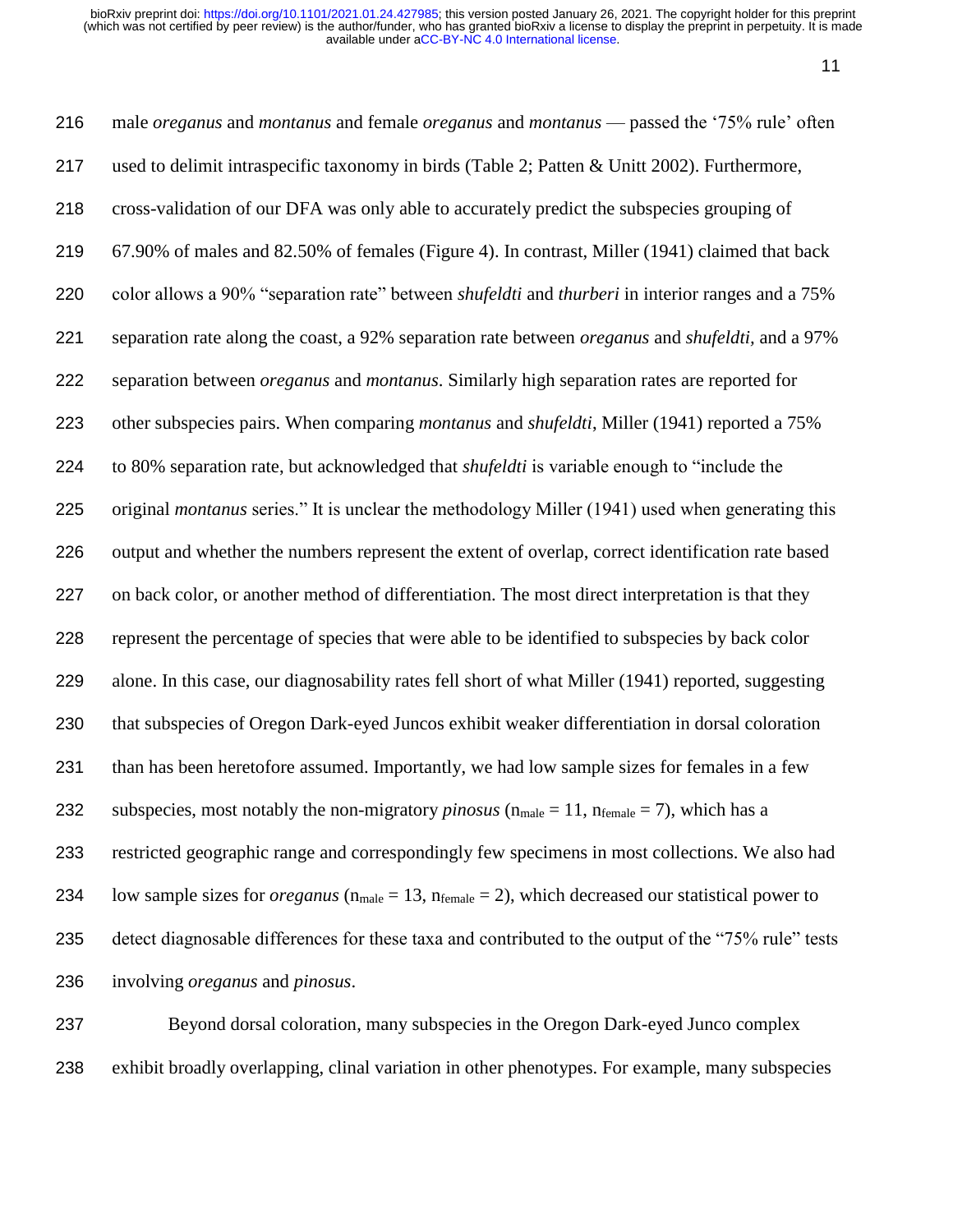exhibit substantial overlap in morphological characters, such as tail length, wing length, and the extent of white on rectrices (Ferree 2013). Furthermore, four out of five of the Oregon Dark-eyed Junco subspecies included in this study (*thurberi*, *shufeldti*, *montanus*, and *oreganus*) exhibit little to no genetic population structure based on genomic analyses involving thousands of loci (Friis et al. 2018). *Pinosus*, however, exhibits pronounced genomic differentiation (Friis et al. 2018), is non-migratory, and has the shortest wings of all Oregon Dark-eyed Junco subspecies (Ferree 2013), and is therefore a valid subspecies. Although *oreganus* exhibits less genomic differentiation than *pinosus*, *oreganus* is also distinct in its darker plumage and partially geographically isolated range, suggesting it too may be a valid subspecies. On the other hand, *montanus*, *shufeldti*, and *thurberi* are less distinct: while *montanus* is duller than either *shufeldti*  or *thurberi*, the broadly overlapping ranges between *shufeldti* with both *thurberi* and *montanus*  and low genomic differentiation suggest a potential taxonomic revision for the three subspecies. Based on observed similarity in phenotype and genotype, one taxonomic solution may be to treat *montanus, shufeldti, and thurberi* as a single, widely distributed taxon with broad clinal variation across its range. Another solution would be to either lump *shufeldti* and *thurberi* together or to lump *thurberi* and *montanus*. Finally, a fourth option would be to retain all existing taxonomic classifications and continue to recognize *montanus, shufeldti*, and *thurberi* as distinct subspecies. In summary, our quantitative, colorimetric analysis of dorsal values do not support preexisting assertions of subspecies diagnosability within the Oregon junco complex. Miller (1941)'s method for assessing pigmentary characters, which consisted of matching color effect in a given area of plumage with a graded series of color swatches and microscopic examination of pheomelanin and eumelanin, yielded results that are inconsistent with our colorimetry data. Our findings suggest a possible taxonomic revision of the Oregon Dark-eyed Junco group whereby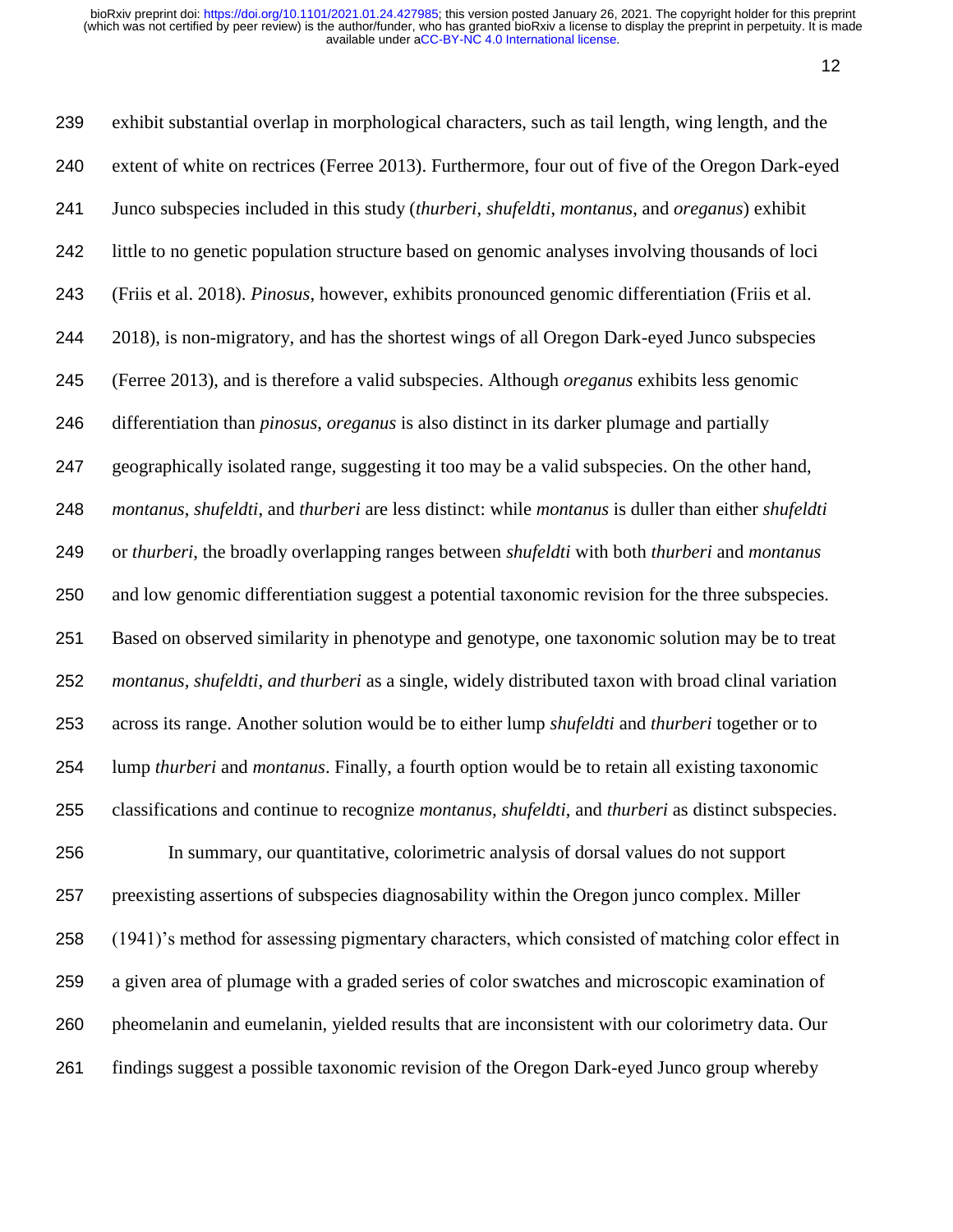| 262 | fewer subspecies are recognized in light of broadly overlapping phenotypic and genetic        |
|-----|-----------------------------------------------------------------------------------------------|
| 263 | variation. Revising subspecies limits in light of an improved understanding of geographic     |
| 264 | variation among populations promotes a more accurate and functional taxonomic classification  |
| 265 | of birds, which has broad implications across ornithology.                                    |
| 266 |                                                                                               |
| 267 | <b>Acknowledgements</b>                                                                       |
| 268 | We thank Philip Unitt and staff at the San Diego Natural History Museum, Kimball L. Garrett   |
| 269 | and staff at the Natural History Museum of Los Angeles County, and Kathy C. Molina and staff  |
| 270 | at the UCLA Donald R. Dickey Bird and Mammal Collection for providing access to specimens     |
| 271 | included in this study. We thank Zoe Yoo for their help in generating shape files used in the |
| 272 | distribution map. NAM was supported by a NSF Postdoctoral Research Fellowship in Biology      |
| 273 | (1710739).                                                                                    |
|     |                                                                                               |

# **Literature Cited**

| 276 |  |  | Amadon D. 1949. The Seventy-Five Per Cent Rule for Subspecies. The Condor. 51:250–258. |  |  |  |  |  |  |  |
|-----|--|--|----------------------------------------------------------------------------------------|--|--|--|--|--|--|--|
|-----|--|--|----------------------------------------------------------------------------------------|--|--|--|--|--|--|--|

- Burns KJ, McGraw KJ, Shultz AJ, Stoddard MC, Thomas DB. 2017. Advanced Methods for
- Studying Pigments and Coloration Using Avian Specimens. In: The Extended Specimen: Emerging Frontiers in Collections-Based Ornithological Research. 33.
- Butler MW, Toomey MB, McGraw KJ. 2011. How many color metrics do we need? Evaluating
- how different color-scoring procedures explain carotenoid pigment content in avian bare-part and plumage ornaments. Behavioral Ecology and Sociobiology. 65:401–413.
- Clements J, Schulenberg T, Iliff M, Billerman S, Fredericks T, Sullivan B, Wood C. 2019. The
- eBird/Clements Checklist of Birds of the World: v2019. Cornell Lab of Ornithology.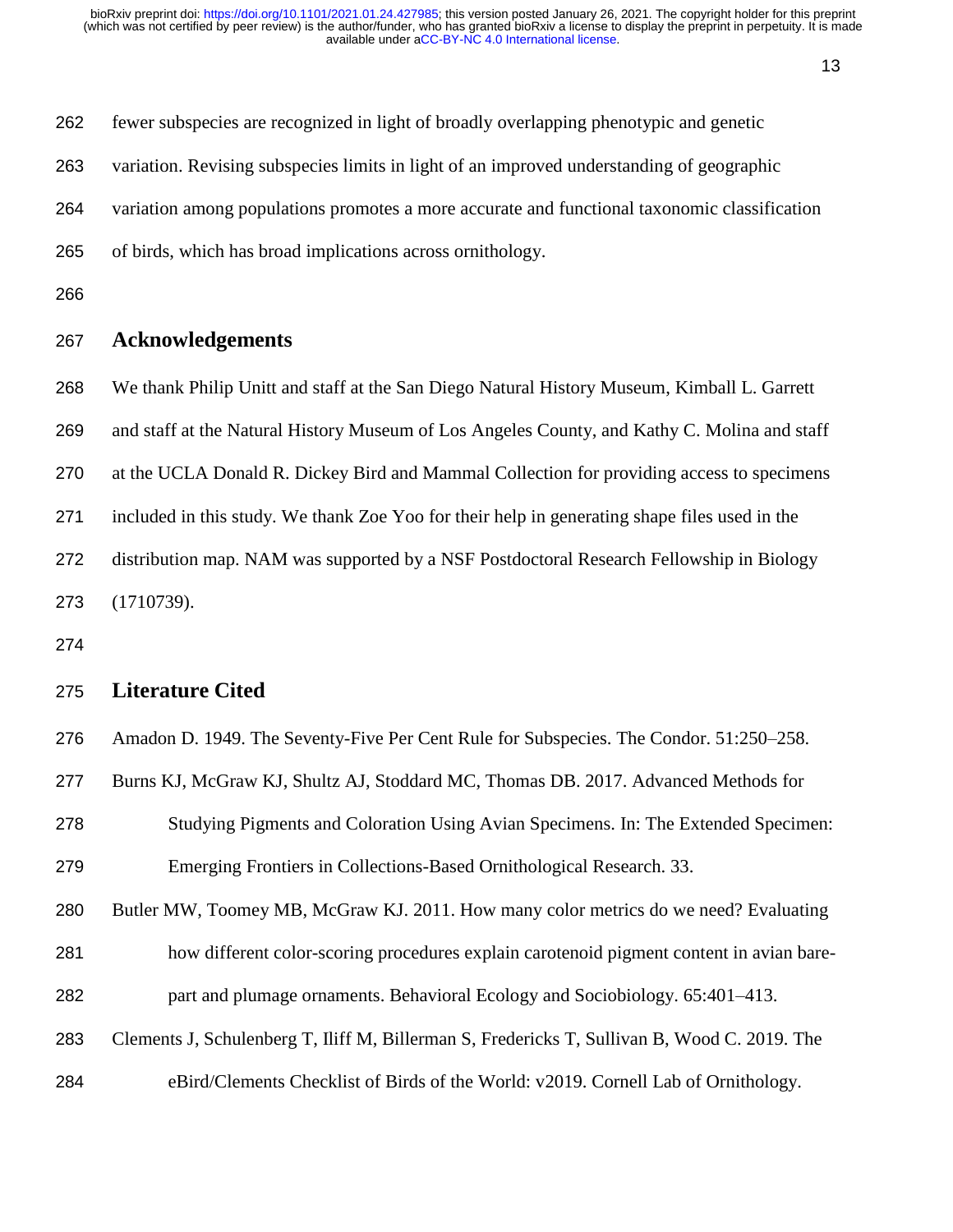| 285 | Cronin MA, Cánovas A, Bannasch DL, Oberbauer AM, Medrano JF. 2015. Single Nucleotide           |  |  |  |  |  |
|-----|------------------------------------------------------------------------------------------------|--|--|--|--|--|
| 286 | Polymorphism (SNP) Variation of Wolves (Canis lupus) in Southeast Alaska and                   |  |  |  |  |  |
| 287 | Comparison with Wolves, Dogs, and Coyotes in North America. Journal of Heredity.               |  |  |  |  |  |
| 288 | $106:26 - 36.$                                                                                 |  |  |  |  |  |
| 289 | Doucet SM, Hill GE. 2009. Do museum specimens accurately represent wild birds? A case study    |  |  |  |  |  |
| 290 | of carotenoid, melanin, and structural colours in long-tailed manakins Chiroxiphia             |  |  |  |  |  |
| 291 | linearis. Journal of Avian Biology. 40:146-156.                                                |  |  |  |  |  |
| 292 | Dwight J. 1918. The geographical distribution of color and of other variable characters in the |  |  |  |  |  |
| 293 | genus Junco: a new aspect of specific and subspecific values. Bulletin of the American         |  |  |  |  |  |
| 294 | Museum of Natural History. 38:269-309.                                                         |  |  |  |  |  |
| 295 | Endler JA. 1990. On the measurement and classification of colour in studies of animal colour   |  |  |  |  |  |
| 296 | patterns. Biological Journal of the Linnean Society. 41:315–352.                               |  |  |  |  |  |
| 297 | Ferree ED. 2013. Geographic variation in morphology of Dark-eyed Juncos and implications for   |  |  |  |  |  |
| 298 | population divergence. The Wilson Journal of Ornithology. 125:454–470.                         |  |  |  |  |  |
| 299 | Fitzpatrick JW. 2010. Chapter 5: Subspecies are for Convenience. Ornithological Monographs.    |  |  |  |  |  |
| 300 | $67:54 - 61.$                                                                                  |  |  |  |  |  |
| 301 | Friis G, Aleixandre P, Rodríguez- Estrella R, Navarro- Sigüenza AG, Milá B. 2016. Rapid        |  |  |  |  |  |
| 302 | postglacial diversification and long- term stasis within the songbird genus Junco:             |  |  |  |  |  |
| 303 | phylogeographic and phylogenomic evidence. Molecular Ecology. 25:6175–6195.                    |  |  |  |  |  |
| 304 | Friis G, Fandos G, Zellmer AJ, McCormack JE, Faircloth BC, Milá B. 2018. Genome-wide           |  |  |  |  |  |
| 305 | signals of drift and local adaptation during rapid lineage divergence in a songbird.           |  |  |  |  |  |
| 306 | Molecular Ecology. 27:5137-5153.                                                               |  |  |  |  |  |
| 307 | Gill F. 2014. Species taxonomy of birds: which null hypothesis? The Auk. 131:150-161.          |  |  |  |  |  |
|     |                                                                                                |  |  |  |  |  |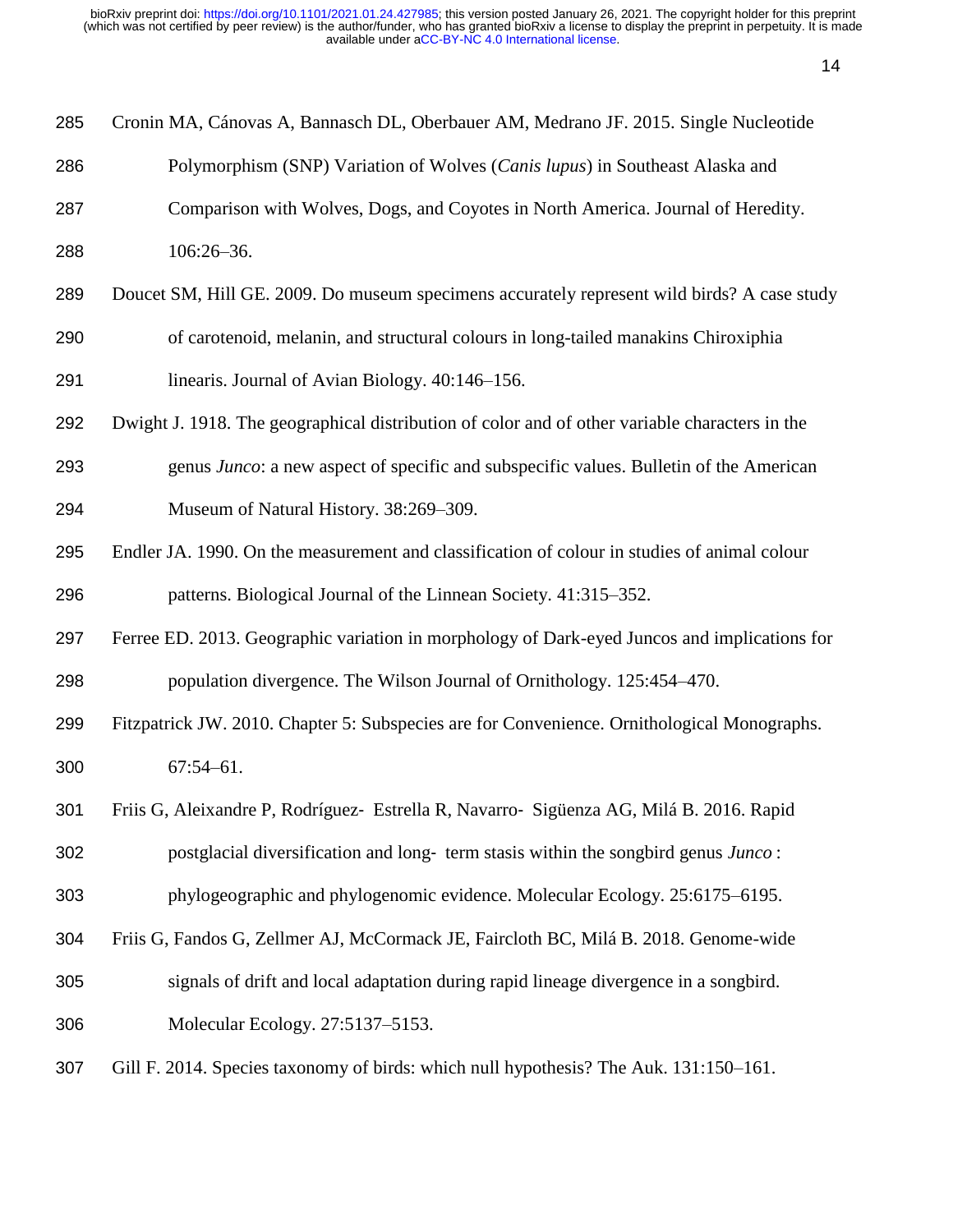- Haig SM, D'Elia J. 2010. Chapter 2: Avian Subspecies and The U.S. Endangered Species Act.
- Ornithological Monographs. 67:24–34.
- Hill G, McGraw KJ. 2006. Bird Coloration: Function and Evolution. Harvard University Press.
- James FC. 2010. Avian Subspecies: Introduction. Ornithological Monographs. 67:1–5.
- Johnson NK, Remsen JV, Cicero C. 1998. Refined Colorimetry Validates Endangered
- Subspecies of the Least Tern. The Condor. 100:18–26.
- Mason NA, Bowie RCK. 2020. Plumage patterns: Ecological functions, evolutionary origins,
- and advances in quantification. The Auk.:ukaa060.
- Mayr E. 1943. Criteria of subspecies, species and genera in Ornithology. Annals of the New
- York Academy of Sciences. 44:133–139.
- de Mendiburu F. 2019. agricolae: Statistical Procedures for Agricultural Research.
- Milá B, McCormack JE, Castañeda G, Wayne RK, Smith TB. 2007. Recent postglacial range
- expansion drives the rapid diversification of a songbird lineage in the genus *Junco*.
- Proceedings of the Royal Society B: Biological Sciences. 274:2653–2660.
- Miller A. 1941. Speciation in the avian genus *Junco*. University of California Publications in Zoology. 44:173–434.
- Nolan V, Ketterson ED, Cristol DA, Rogers CM, Clotfelter ED, Titus RC, Schoech SJ, Snajdr E.
- 2020. Dark-eyed Junco (Junco hyemalis), version 1.0. In: Poole AF, Gill FB eds. Birds of the World. Ithaca, New York: Cornell Lab of Ornithology,.
- Patten MA. 2010. Chapter 3: Null Expectations in Subspecies Diagnosis. Ornithological Monographs. 67:35–41.
- Patten MA. 2015. Subspecies and the philosophy of science. The Auk. 132:481–485.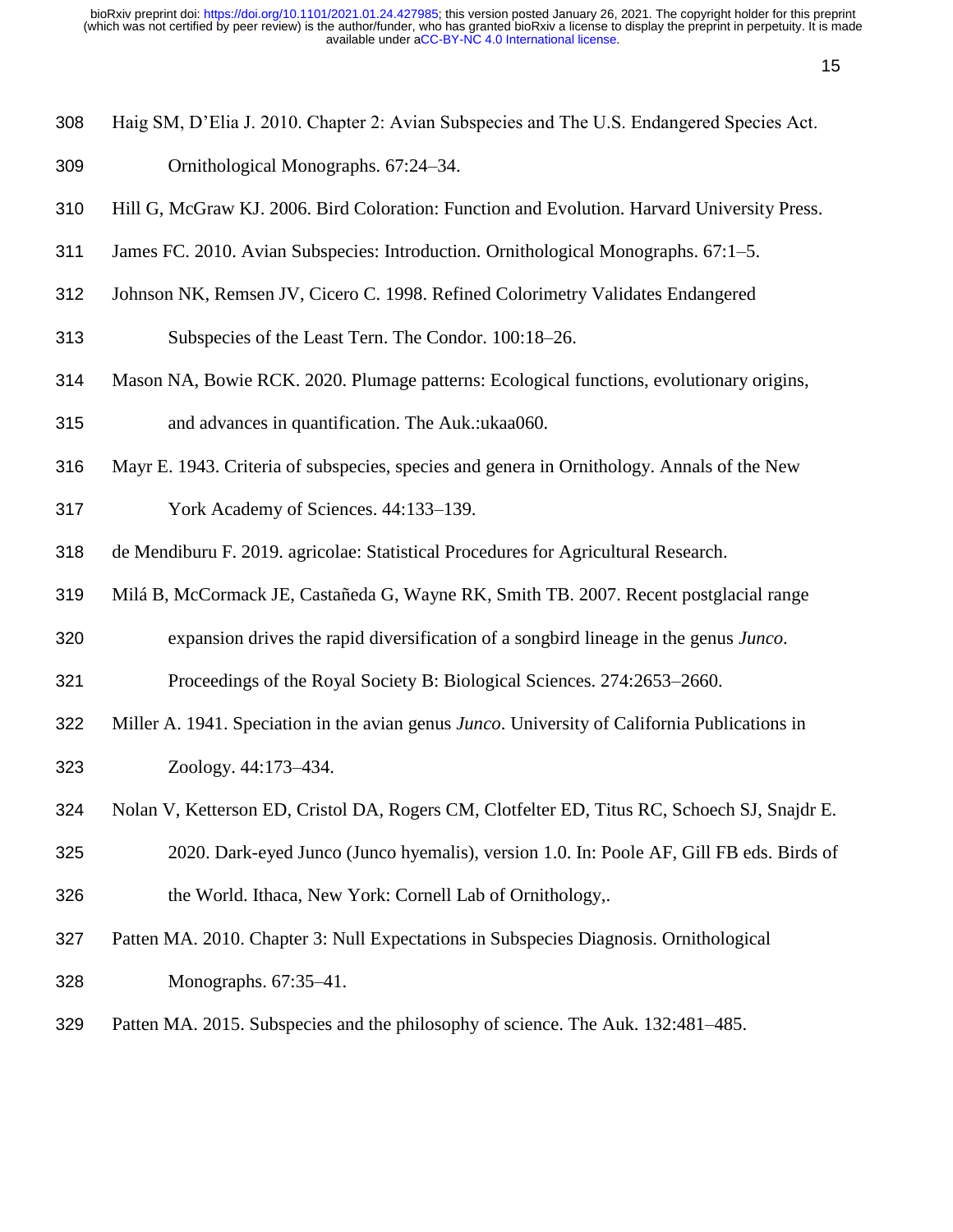- Patten MA, Remsen JV. 2017. Complementary Roles of Phenotype and Genotype in Subspecies Delimitation. Journal of Heredity. 108:462–464.
- Patten MA, Unitt P. 2002. Diagnosability versus mean differences of Sage Sparrow subspecies.
- The Auk. 119:26–35.
- Paxton EH, Sogge MK, Koronkiewicz TJ, McLeod MA, Theimer TC. 2010. Geographic
- variation in the plumage coloration of willow flycatchers *Empidonax traillii*. Journal of Avian Biology. 41:128–138.
- Phillimore AB, Owens IPF. 2006. Are subspecies useful in evolutionary and conservation
- biology? Proceedings of the Royal Society B: Biological Sciences. 273:1049–1053.
- Pyle P. 1997. Identification Guide to North American Birds. Part I: Columbidae to Ploceidae. Ann Arbor, Michigan: Braun-Brumfield.
- R Core Team. 2020. R: A language and environment for statistical computing. Vienna, Austria:
- R Foundation for Statistical Computing.
- Remsen JV. 2010. Chapter 6: Subspecies as a Meaningful Taxonomic Rank in Avian
- Classification. Ornithological Monographs. 67:62–78.
- Ridgway R. 1901. The birds of North and Middle America, Part 1. United States National Museum Bulletin. 50.
- Ridgway R. 1912. Color Standards and Color Nomenclature. Washington, D.C: Published by the Author.
- Tökölyi J, Bókony V, Barta Z. 2008. Seasonal colour change by moult or by the abrasion of
- feather tips: a comparative study. Biological Journal of the Linnean Society. 94:711–721.
- Venables W, Ripley B. 2002. Modern Applied Statistics with S. New York: Springer.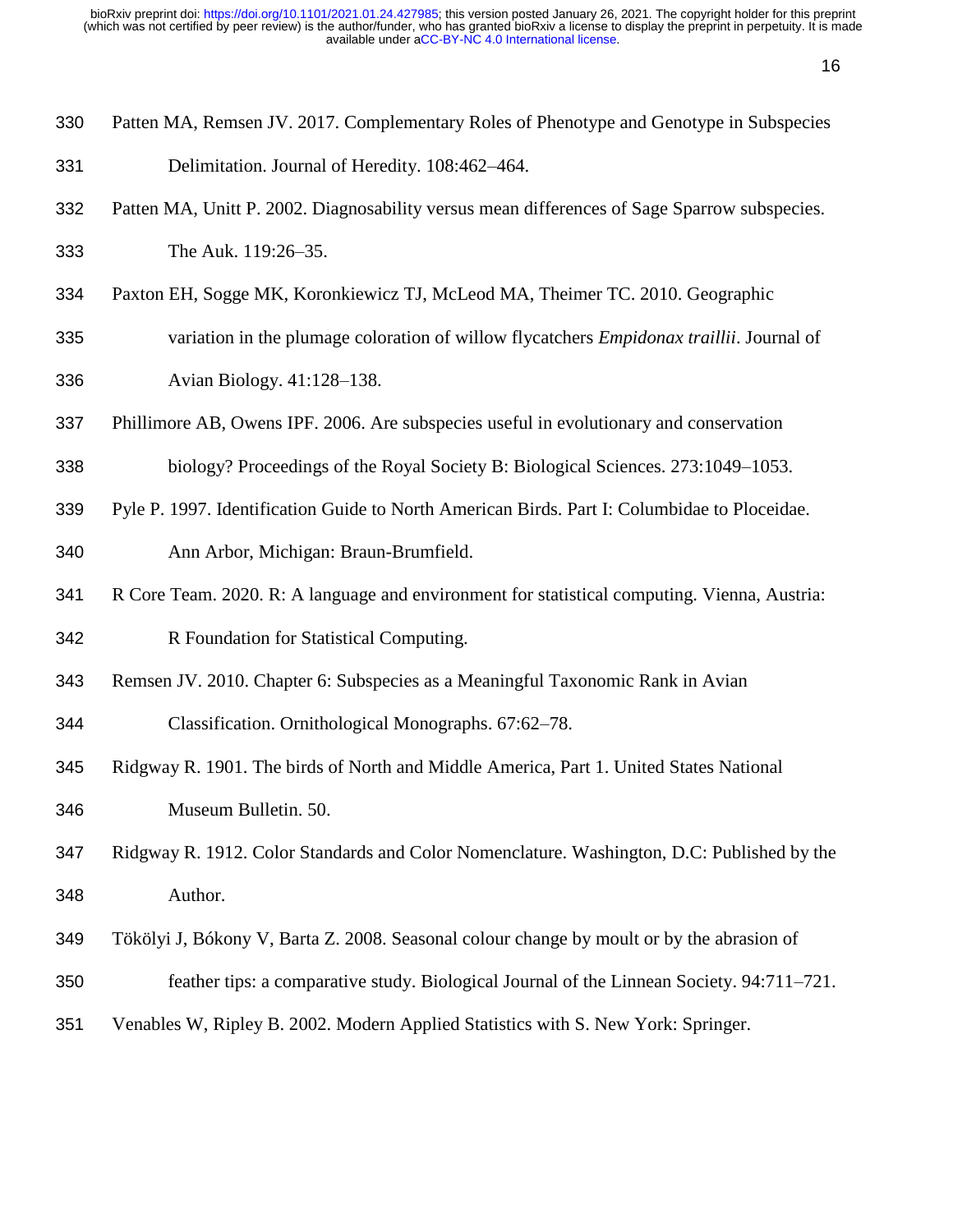- Vinarski MV. 2015. The fate of subspecies category in Zoological systematics. 2. the present.
- Biology Bulletin Reviews. 5:405–414.
- Weckworth BV, Dawson NG, Talbot SL, Cook JA. 2015. Genetic Distinctiveness of Alexander Archipelago Wolves ( *Canis lupus ligoni* ). Journal of Heredity. 106:412–414.
- Wilson EO, Brown WL. 1953. The Subspecies Concept and Its Taxonomic Application.
- Systematic Zoology. 2:97.
- Winker K. 2009. Reuniting Phenotype and Genotype in Biodiversity Research. BioScience. 59:657–665.
- Winker K. 2010. Chapter 1: Subspecies Represent Geographically Partitioned Variation, A Gold
- Mine of Evolutionary Biology, and a Challenge for Conservation. Ornithological Monographs. 67:6–23.
- Zamudio KR, Bell RC, Mason NA. 2016. Phenotypes in phylogeography: Species' traits,
- environmental variation, and vertebrate diversification. Proceedings of the National Academy of Sciences. 113:8041–8048.
- Zink RM. 2004. The role of subspecies in obscuring avian biological diversity and misleading conservation policy. Proceedings of the Royal Society of London. Series B: Biological Sciences. 271:561–564.
- Zink B, Remsen J. 1986. Evolutionary processes and patterns of geographic variation in birds. Current Ornithology. 4:1–69.
- Zuk M, Decruyenaere JG. 1994. Measuring individual variation in colour: a comparison of two techniques. Biological Journal of the Linnean Society. 53:165–173.
- 
-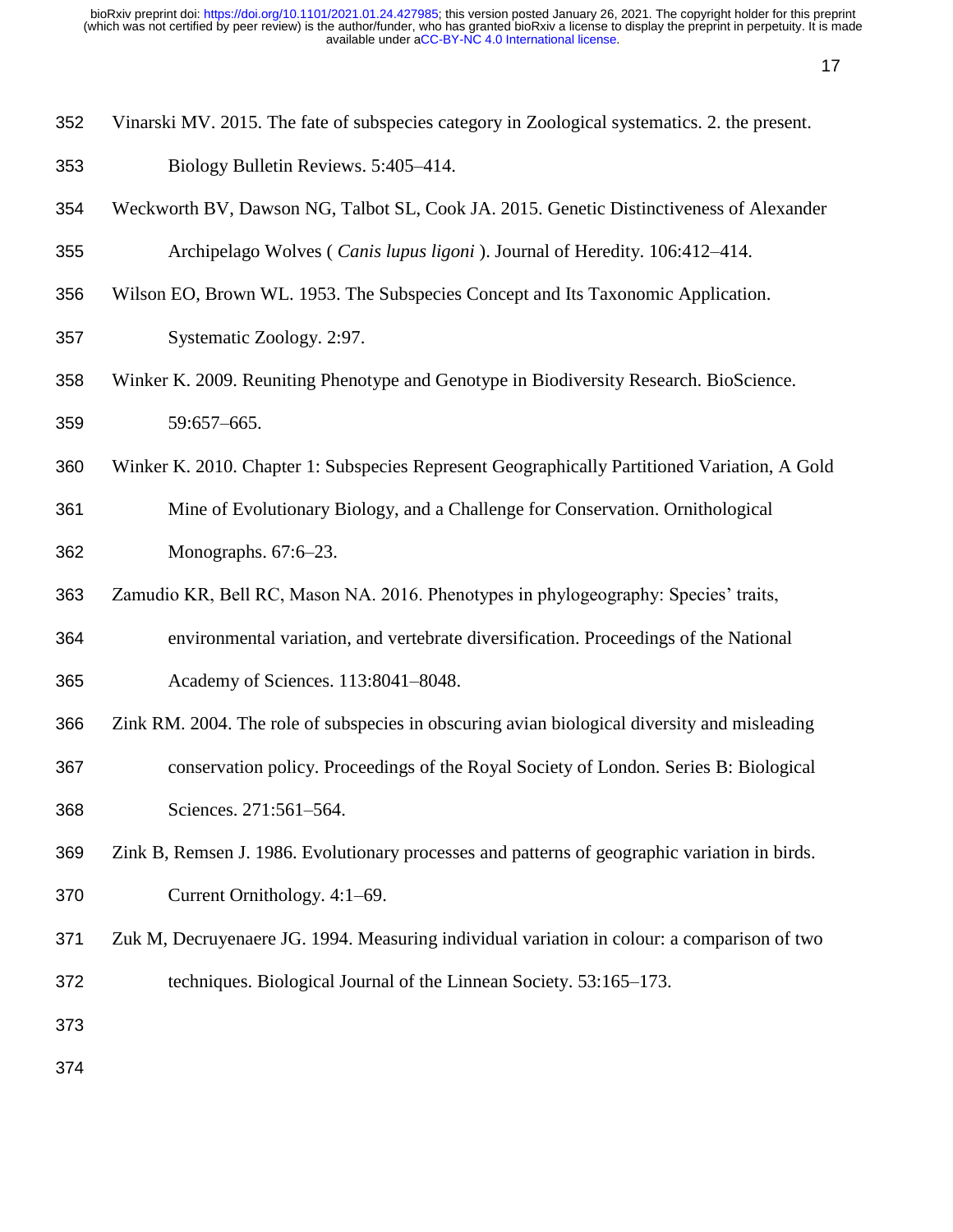- 375 Table 1: Phenotypic descriptions of the five subspecies' appearances and breeding ranges
- 376 (following Miller [\(1941\)\)](https://www.zotero.org/google-docs/?a9d3js) included in this study.
- 377

| Subspecies      | Plumage color description      | <b>Breeding Range</b>           |  |
|-----------------|--------------------------------|---------------------------------|--|
| J. h. oreganus  | Dark reddish brown back        | Southeast Alaska to south-      |  |
|                 | Dark brown flanks              | central British Columbia        |  |
|                 | Black hood in male             |                                 |  |
|                 | Gray hood in female            |                                 |  |
| J. h. shufeldti | Grayer, browner, less red than | Southwest British Columbia      |  |
|                 | oreganus                       | through western Washington      |  |
|                 | Cinnamon flanks                | and Oregon                      |  |
|                 | Black hood in male             |                                 |  |
|                 | Gray hood in female            |                                 |  |
| J. h. montanus  | Cinnamon brown flanks          | <b>Central interior British</b> |  |
|                 | Dark gray brown back           | Columbia and Southwest          |  |
|                 | Blackish to slate hood in male | Alberta through Northwest       |  |
|                 | Gray hood in female            | Montana, Western Idaho,         |  |
|                 |                                | Eastern Washington, Eastern     |  |
|                 |                                | Oregon                          |  |
| J. h. thurberi  | Sides cinnamon brown           | Southern Oregon to coastal      |  |
|                 | Back rich coffee brown,        | California, interior California |  |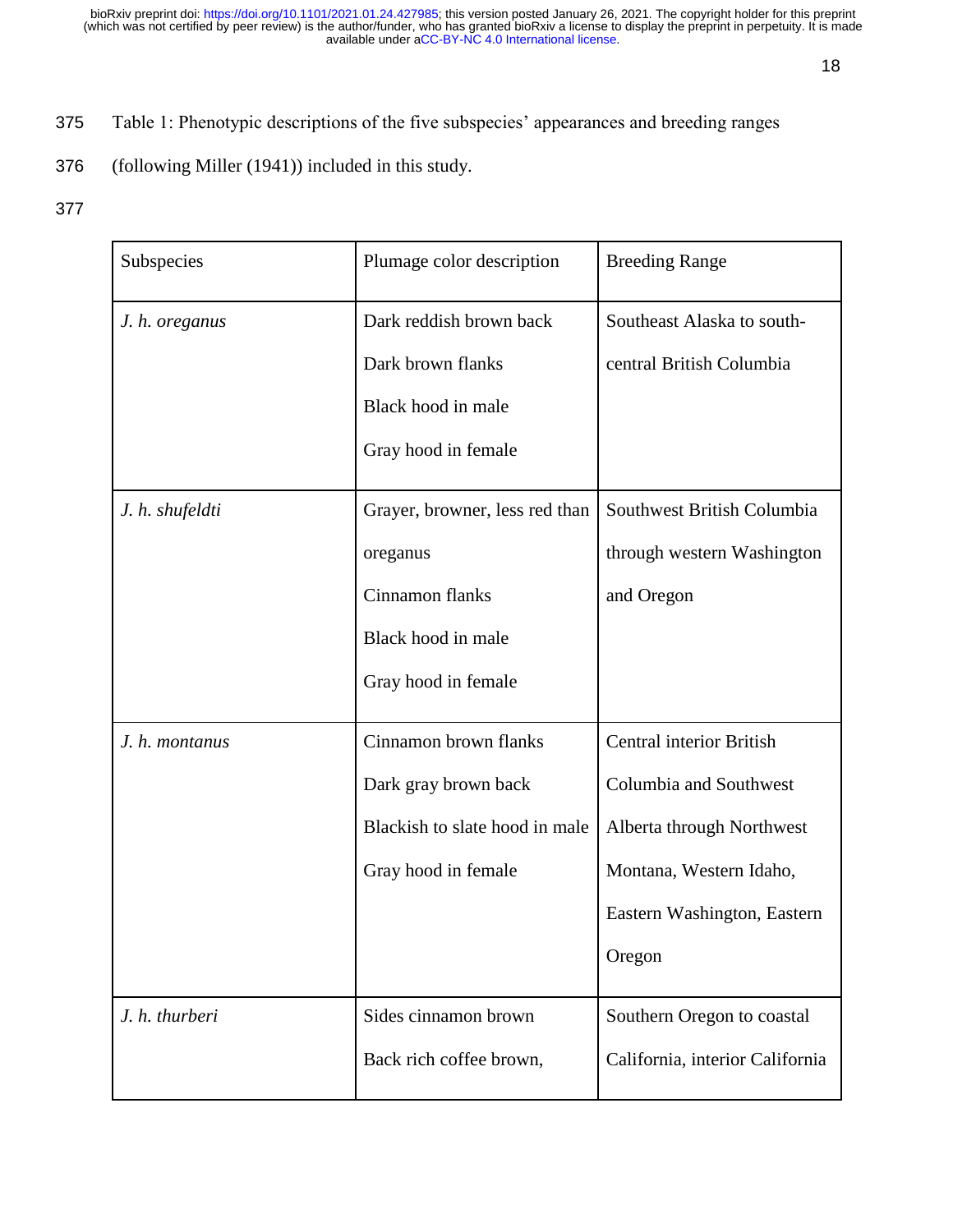|               | lighter and more pinkish than<br>J. h. shufeldti<br>Hood as J. h. shufeldti                                                                                                                |                                        |
|---------------|--------------------------------------------------------------------------------------------------------------------------------------------------------------------------------------------|----------------------------------------|
| J. h. pinosus | Ruddier back and flanks than<br>thurberi, sides and flanks<br>bright cinnamon brown,<br>bright russet back, grayer<br>hood than thurberi - blackish<br>to slate in male, gray in<br>female | Resident central coastal<br>California |

378

379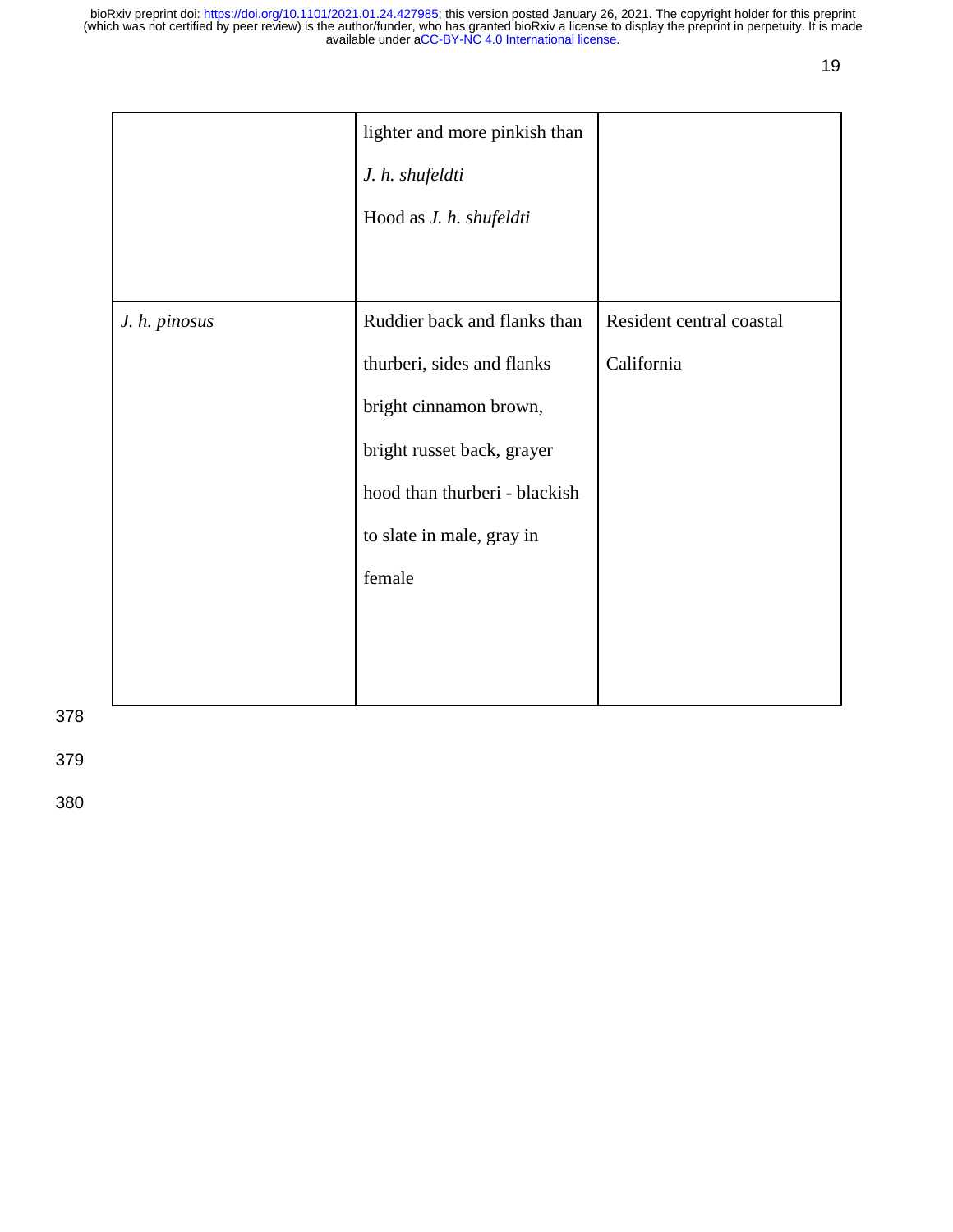20

| 381 | Table 2: Results from generalized linear model (GLM) analyses for each of six response              |
|-----|-----------------------------------------------------------------------------------------------------|
| 382 | variables: hood L, hood a, hood b, back L, back a, back b. Significant model effects ( $P < 0.05$ ) |
| 383 | are displayed with a bold font for the P value. GLMs were generated with a Gaussian distribution    |
| 384 | of error. Categorical terms are compared to a base model with male sex, adult age class, and        |
| 385 | <i>oreganus</i> subspecies. Days since molt Specimen age displays change in parameter values per    |
| 386 | year.                                                                                               |

| Hood L                     | $\beta \pm SE$     | t value  | P value |
|----------------------------|--------------------|----------|---------|
| (Intercept)                | $27.183 \pm 0.617$ | 44.036   | >0.0001 |
| <b>Sex Female</b>          | $0.768 \pm 0.267$  | 2.875    | 0.0045  |
| Age Class Immature         | $-0.772 \pm 0.314$ | $-2.463$ | 0.0146  |
| Subspecies <i>montanus</i> | $4.118 \pm 0.589$  | 6.991    | >0.0001 |
| Subspecies shufeldti       | $3.4 \pm 0.641$    | 5.302    | >0.0001 |
| Subspecies thurberi        | $5.861 \pm 0.53$   | 11.05    | >0.0001 |
| Subspecies <i>pinosus</i>  | $3.826 \pm 0.627$  | 6.103    | >0.0001 |
| Days Since Molt            | $0.002 \pm 0.003$  | 0.798    | 0.4261  |
| Specimen Age               | $-0.004 \pm 0.004$ | $-1.012$ | 0.3126  |
| Hood a                     | $\beta \pm SE$     | t value  | P value |
| (Intercept)                | $5.156 \pm 0.259$  | 19.928   | >0.0001 |
| <b>Sex Female</b>          | $-0.243 \pm 0.112$ | $-2.168$ | 0.0313  |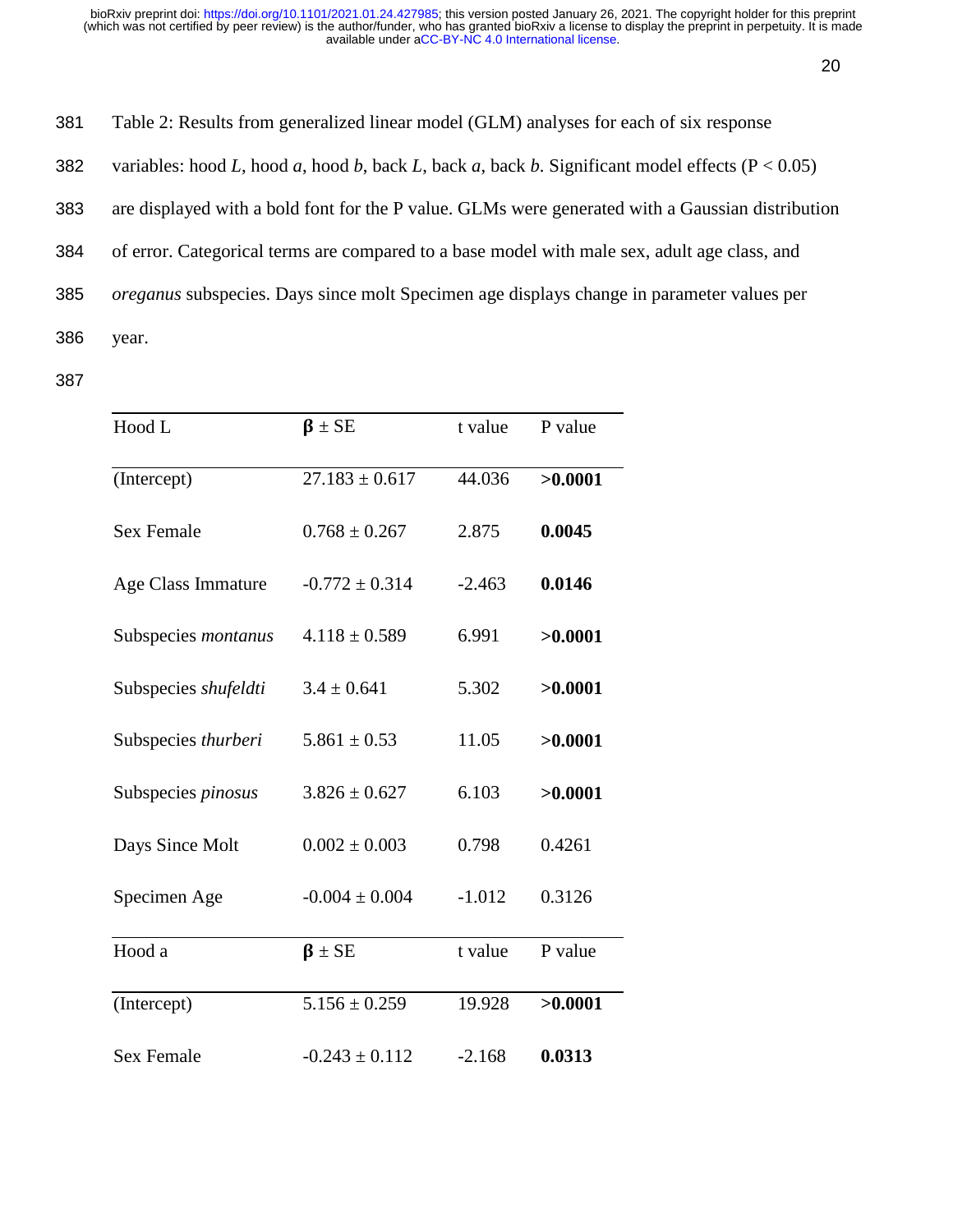| Age Class Immature   | $0.458 \pm 0.131$  | 3.485    | 0.0006  |
|----------------------|--------------------|----------|---------|
| Subspecies montanus  | $-1.401 \pm 0.247$ | $-5.676$ | >0.0001 |
| Subspecies shufeldti | $-0.683 \pm 0.269$ | $-2.543$ | 0.0117  |
| Subspecies thurberi  | $0.014 \pm 0.222$  | 0.065    | 0.9483  |
| Subspecies pinosus   | $1.555 \pm 0.263$  | 5.92     | >0.0001 |
| Days Since Molt      | $-0.001 \pm 0.001$ | $-0.974$ | 0.3312  |
| Specimen Age         | $0.002 \pm 0.002$  | 1.075    | 0.2837  |
| Hood b               | $\beta \pm SE$     | t value  | P value |
| (Intercept)          | $13.171 \pm 0.436$ | 30.195   | >0.0001 |
| <b>Sex Female</b>    | $0.542 \pm 0.189$  | 2.869    | 0.0046  |
| Age Class Immature   | $0.194 \pm 0.222$  | 0.874    | 0.383   |
| Subspecies montanus  | $-1.867 \pm 0.416$ | $-4.485$ | >0.0001 |
| Subspecies shufeldti | $-0.333 \pm 0.453$ | $-0.734$ | 0.4639  |
| Subspecies thurberi  | $1.123 \pm 0.375$  | 2.996    | 0.0031  |
| Subspecies pinosus   | $2.466 \pm 0.443$  | 5.566    | >0.0001 |
| Days Since Molt      | $-0.002 \pm 0.002$ | $-1.047$ | 0.2966  |
| Specimen Age         | $0.016 \pm 0.003$  | 6.128    | >0.0001 |
| Back L               | $\beta \pm SE$     | t value  | P value |
| (Intercept)          | $15.892 \pm 1.102$ | 14.416   | >0.0001 |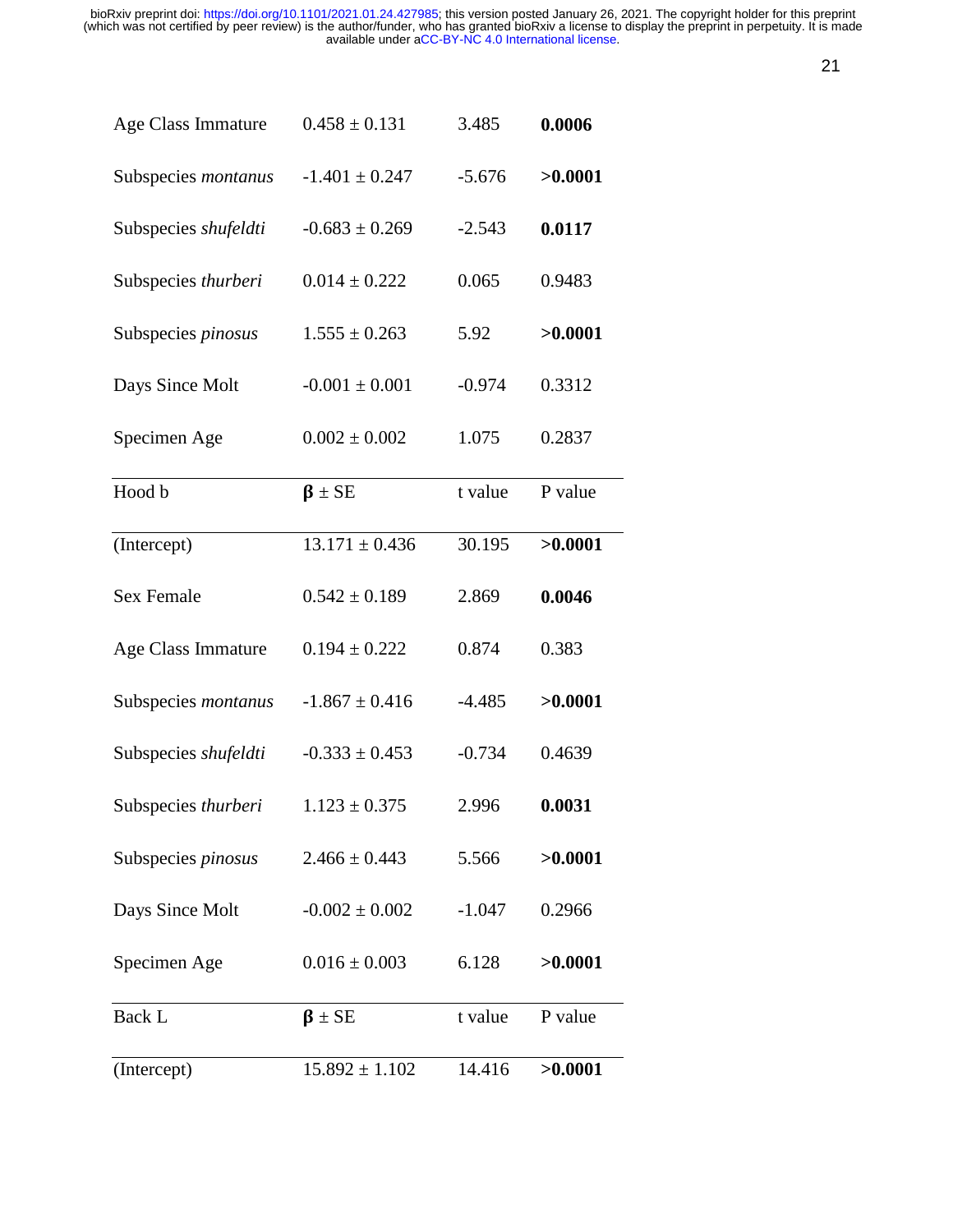| . . |
|-----|
|     |

| <b>Sex Female</b>    | $5.988 \pm 0.477$  | 12.555   | >0.0001 |
|----------------------|--------------------|----------|---------|
| Age Class Immature   | $2.839 \pm 0.56$   | 5.068    | >0.0001 |
| Subspecies montanus  | $2.112 \pm 1.052$  | 2.007    | 0.0461  |
| Subspecies shufeldti | $1.207 \pm 1.145$  | 1.054    | 0.2933  |
| Subspecies thurberi  | $1.242 \pm 0.947$  | 1.312    | 0.1912  |
| Subspecies pinosus   | $1.548 \pm 1.12$   | 1.383    | 0.1682  |
| Days Since Molt      | $0.006 \pm 0.005$  | 1.261    | 0.2087  |
| Specimen Age         | $0.007 \pm 0.007$  | 1.082    | 0.2804  |
| Back a               | $\beta \pm SE$     | t value  | P value |
| (Intercept)          | $1.296 \pm 0.203$  | 6.396    | >0.0001 |
| <b>Sex Female</b>    | $0.417 \pm 0.088$  | 4.757    | >0.0001 |
| Age Class Immature   | $0.627 \pm 0.103$  | 6.089    | >0.0001 |
| Subspecies montanus  | $-0.187 \pm 0.193$ | $-0.967$ | 0.3348  |
| Subspecies shufeldti | $0.154 \pm 0.211$  | 0.732    | 0.4647  |
| Subspecies thurberi  | $0.158 \pm 0.174$  | 0.907    | 0.3657  |
| Subspecies pinosus   | $0.537 \pm 0.206$  | 2.609    | 0.0098  |
| Days Since Molt      | $-0.001 \pm 0.001$ | $-1.651$ | 0.1004  |
| Specimen Age         | $0.008 \pm 0.001$  | 6.251    | >0.0001 |
|                      |                    |          |         |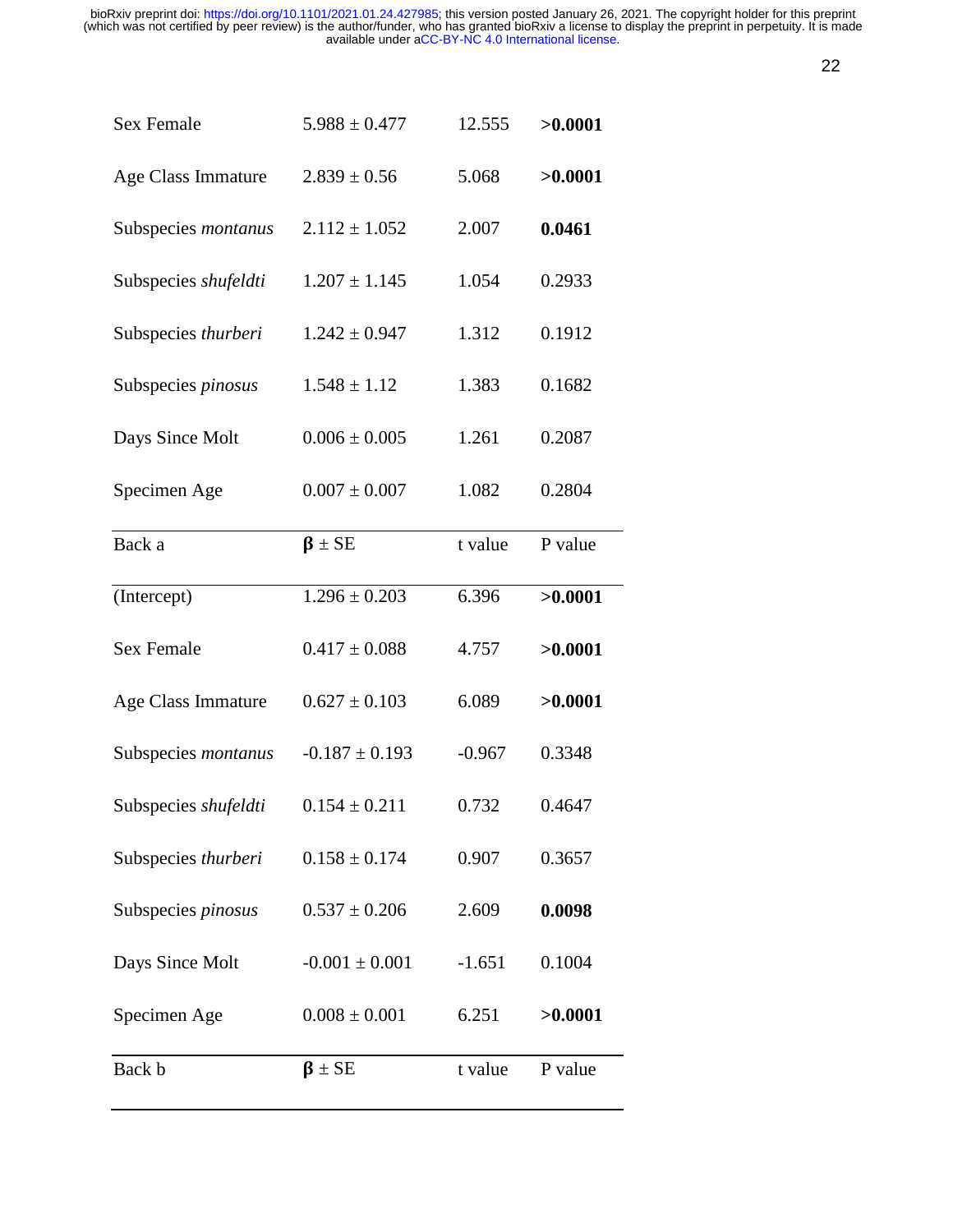23

| (Intercept)                | $4.053 \pm 0.582$  | 6.959    | >0.0001 |
|----------------------------|--------------------|----------|---------|
| <b>Sex Female</b>          | $2.196 \pm 0.252$  | 8.713    | >0.0001 |
| Age Class Imature          | $2.11 \pm 0.296$   | 7.132    | >0.0001 |
| Subspecies <i>montanus</i> | $-0.768 \pm 0.556$ | $-1.382$ | 0.1687  |
| Subspecies shufeldti       | $0.375 \pm 0.605$  | 0.619    | 0.5364  |
| Subspecies <i>thurberi</i> | $0.32 \pm 0.5$     | 0.64     | 0.5231  |
| Subspecies <i>pinosus</i>  | $1.29 \pm 0.591$   | 2.182    | 0.0303  |
| Days Since Molt            | $-0.003 \pm 0.003$ | $-1.366$ | 0.1736  |
| Specimen Age               | $0.019 \pm 0.003$  | 5.488    | >0.0001 |
|                            |                    |          |         |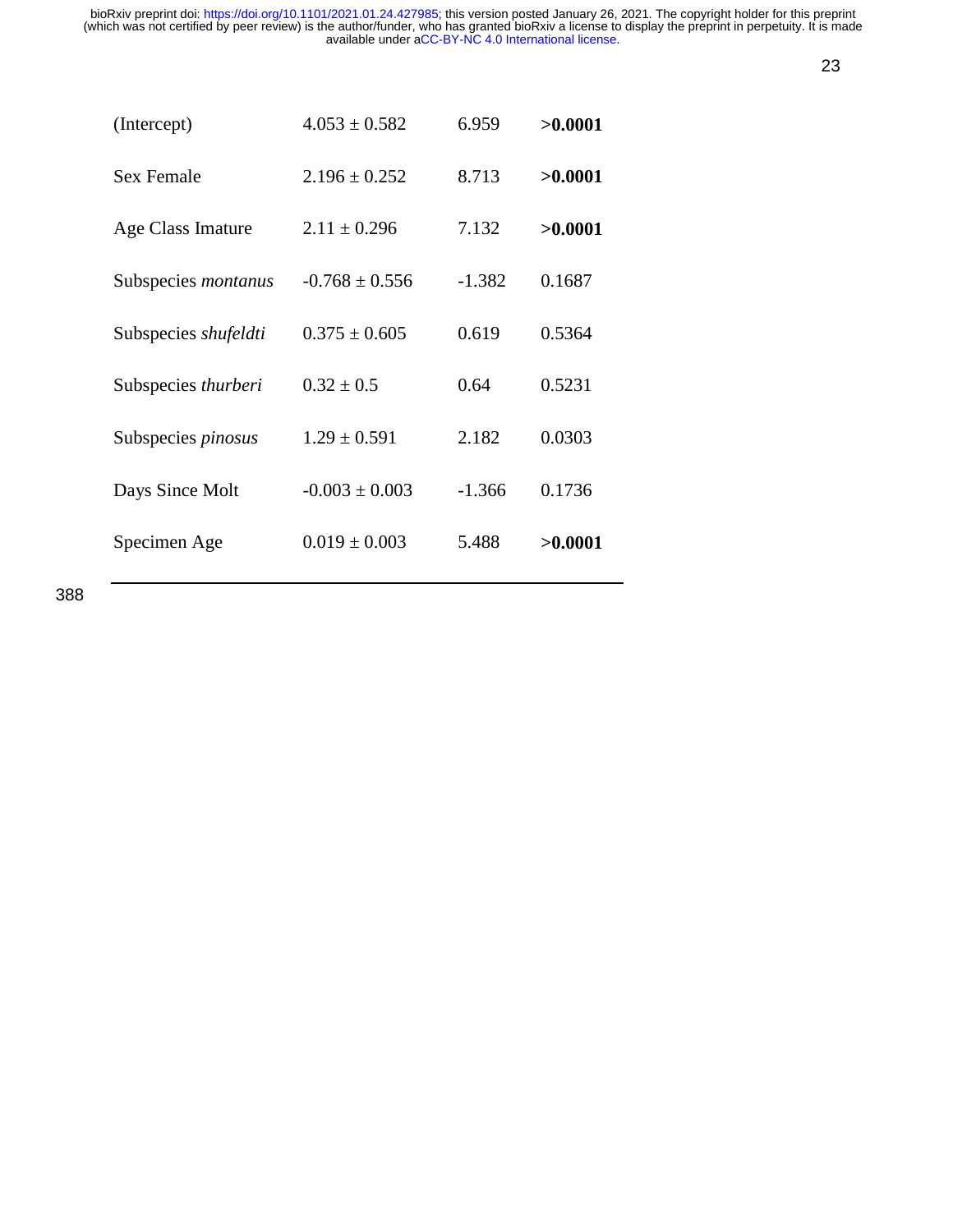24

389 Table 3: Results from diagnosability tests of the "75% rule" formalized by Patten and Unitt

390 (2002) using the first two axes of the discriminant function analysis with all five subspecies

391 included. When the test statistic (D) is greater than zero, then 75% of the distribution for the first

392 subspecies lies outside of 99% of the other subspecies.

- 393
- 394

|              |              |          | Male     |          | Female   |
|--------------|--------------|----------|----------|----------|----------|
| Subspecies 1 | Subspecies 2 | $D_{12}$ | $D_{21}$ | $D_{12}$ | $D_{21}$ |
| oreganus     | montanus     | 0.00     | $-0.61$  | 1.68     | $-66.93$ |
| oreganus     | shufeldti    | $-1.67$  | $-1.09$  | $-6.57$  | $-9.55$  |
| montanus     | shufeldti    | $-1.11$  | $-0.81$  | $-6.85$  | $-0.20$  |
| shufeldti    | thurberi     | $-0.71$  | $-0.86$  | $-1.02$  | $-1.99$  |
| thurberi     | pinosus      | $-1.04$  | $-0.75$  | $-0.98$  | 0.06     |

395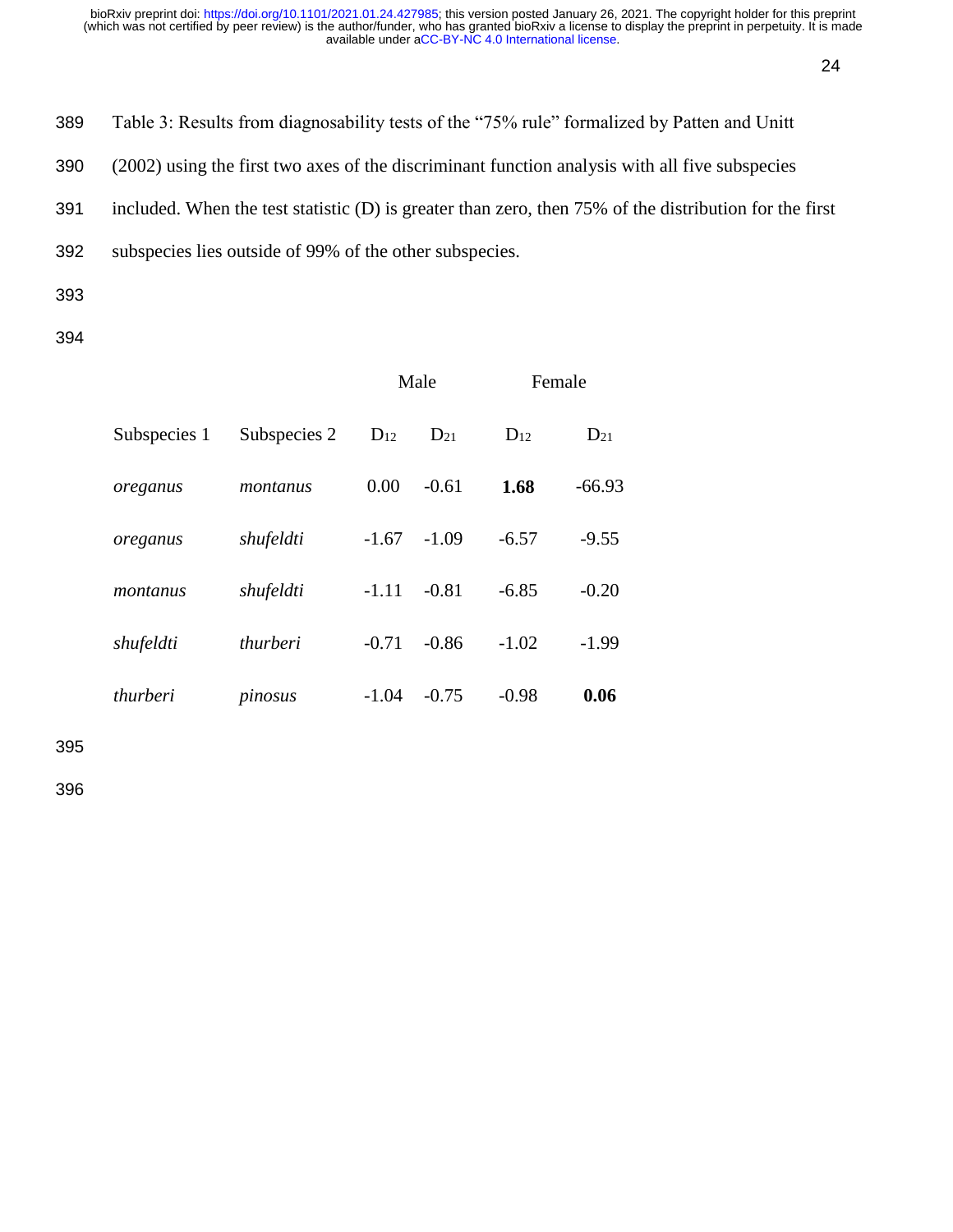#### 

## **Figure Headings**

 Figure 1: Sampling map of vouchered specimens included in our study of plumage reflectance among subspecies of the "Oregon" Dark-eyed Junco. Plates of male and female "Oregon" Dark- eyed Junco are shown on the left. Approximate breeding ranges of each subspecies are shown in different colors and have been modified following the descriptions of Miller (1941). As our study included wintering as well as breeding birds, some circles fall outside of their expected range due to non-breeding seasonal movements. Sampling localities are indicated with circles with subspecies indicated by the fill color of the circle. Some dots may represent more than one individual sampled from the same locality. Illustrations are provided courtesy of Lynx Edicions. Figure 2: Boxplots of hood and back coloration measurements among males and females of the "Oregon" Dark-eyed Junco complex. For the back and hood, "L" corresponds to brightness with higher values indicating brighter colors; "a" corresponds to redness, in which higher values correspond to more red coloration; and "b" corresponds to yellowness, in which higher values correspond to more yellow coloration. Shown above each box is the group classification following a Tukey's HSD test for pairwise differences in mean values with the alphabetical order of groupings corresponding to descending differences in mean values among groups. Figure 3: Boxplots of hood and back coloration measurements among immature and adult

 individuals of the "Oregon" Dark-eyed Junco complex. For the back and hood, "L" corresponds to brightness with higher values indicating brighter colors; "a" corresponds to redness, in which higher values correspond to more red coloration; and "b" corresponds to yellowness, in which higher values correspond to more yellow coloration. Shown above each box is the group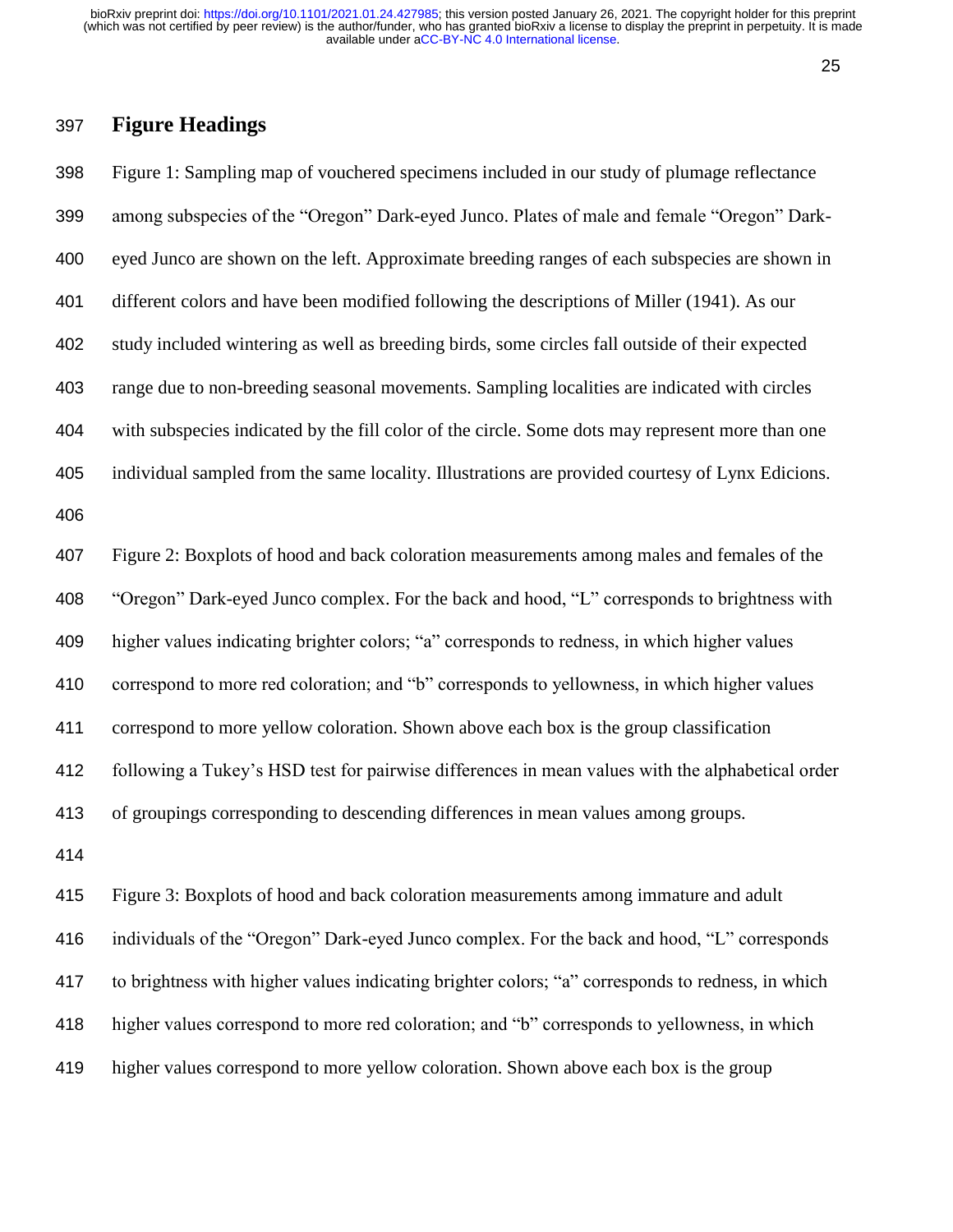| 420 | classification following a Tukey's HSD test for pairwise differences in mean values with the |
|-----|----------------------------------------------------------------------------------------------|
| 421 | alphabetical order of groupings corresponding to descending differences in mean values among |
| 422 | groups.                                                                                      |

| 424 | Figure 4: Boxplots of hood and back coloration among subspecies of the "Oregon" Dark-eyed           |
|-----|-----------------------------------------------------------------------------------------------------|
| 425 | Junco complex. For the back and hood, "L" corresponds to brightness with higher values              |
| 426 | indicating brighter colors; "a" corresponds to redness, in which higher values correspond to more   |
| 427 | red coloration; and "b" corresponds to yellowness, in which higher values correspond to more        |
| 428 | yellow coloration. Shown above each box is the group classification following a Tukey's HSD         |
| 429 | test for pairwise differences in mean values with the alphabetical order of groupings               |
| 430 | corresponding to descending differences in mean values among groups.                                |
| 431 |                                                                                                     |
| 432 | Figure 5: Discriminant function analysis and cross-validation analyses based on hood and back       |
| 433 | coloration for adult (A) males and (B) females among subspecies within the "Oregon" Dark-eyed       |
| 434 | Junco complex. The percentage of total correct classifications across subspecies is shown at the    |
| 435 | top of each plot. Within each plot, the center of each point corresponds to the subspecies identity |
| 436 | associated with the metadata of each specimen, while the outside ring of each point corresponds     |
| 437 | to the predicted subspecies of each individual.                                                     |
|     |                                                                                                     |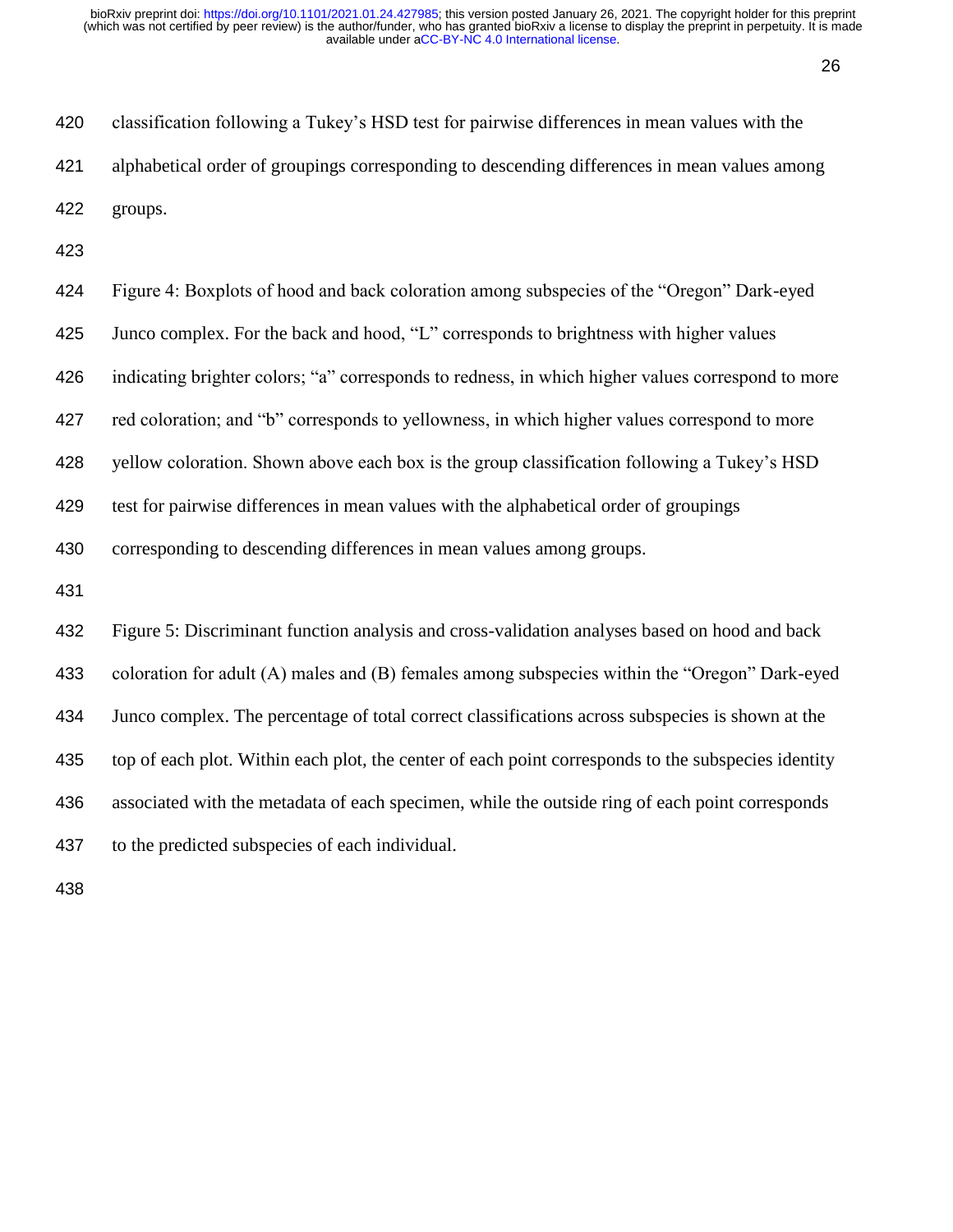Figure 1 bioRxiv preprint doi: https://doi.org/10.1101/2021.01.24.427985; this ved ich posted to ie author/funder, who has grantedJajpRawallioedspTiguliap,laythe\_prenciotSlanephet⊌iMalpis\_wadeng<br>available under [aCC-BY-NC 4.0 International license.](http://creativecommons.org/licenses/by-nc/4.0/) (which was not certified by peer review) is the author/funder, who has granted bioRxiv alloense ito display the preprint in preprint in this made bioRxiv preprint doi: [https://doi.org/10.1101/2021.01.24.427985;](https://doi.org/10.1101/2021.01.24.427985) this v**ersiok posted lua**nuary 26, 2021. The copyright holder for this preprint



 $\overline{\underline{\star}}$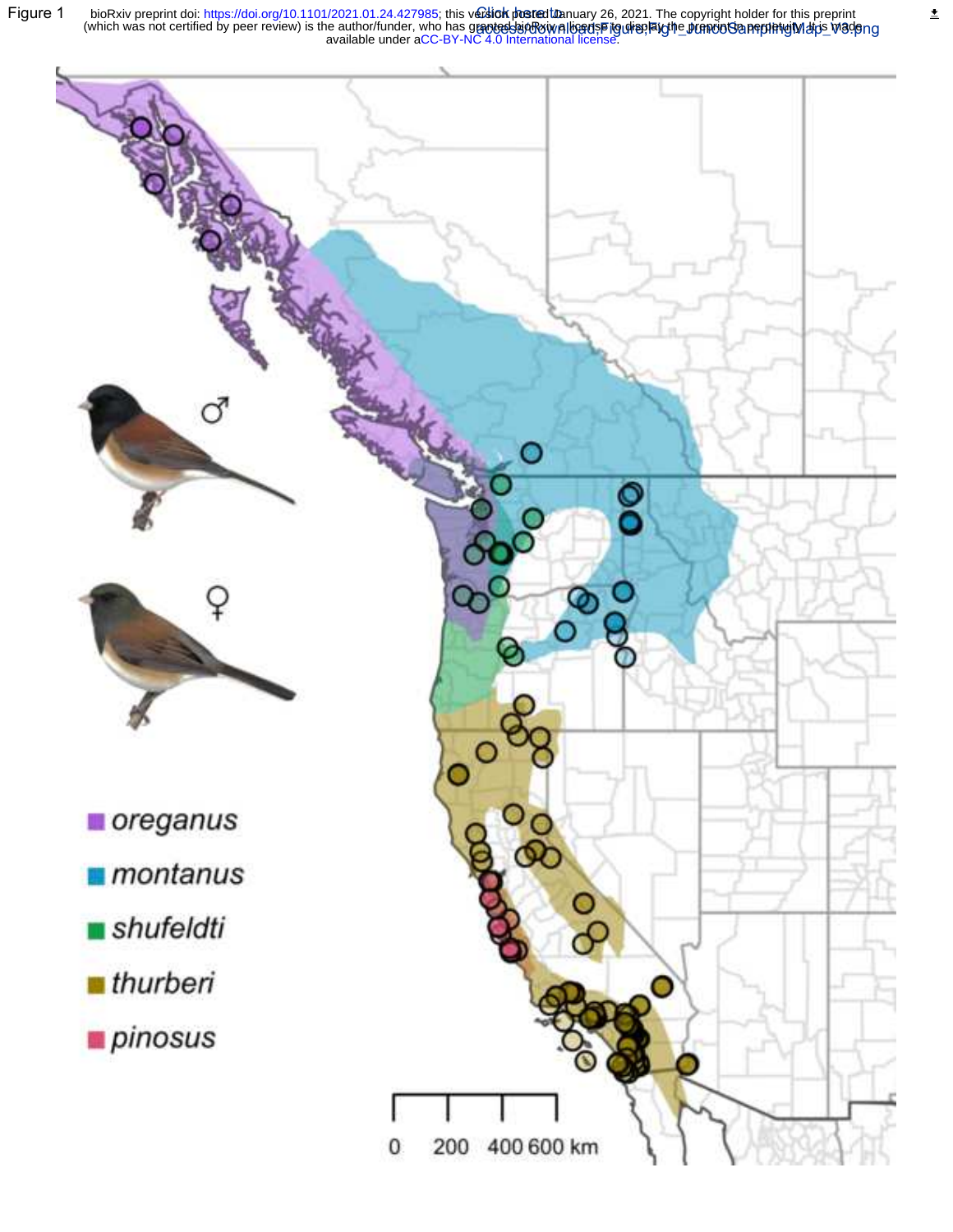

bioRxiv preprint doi: https://doi.org/10.1101/2021.01.24.427985; this version posted January 26, 2021. The copyright holder for this preprint<br>(which was not certified by peer review) is the author/funder, who has granted b (which was not certified by peer review) is the author/funder, who has granted bioRxiv a license to display the preprint in perpetuity. It is made Dick this preprint this preprint this prepriet is this prepriet of this version posted January 26, 2021. The copyright holder for this preprint to this preprint for this preprint is definited in this preprint. . [CC-BY-NC 4.0 International license](http://creativecommons.org/licenses/by-nc/4.0/) available under a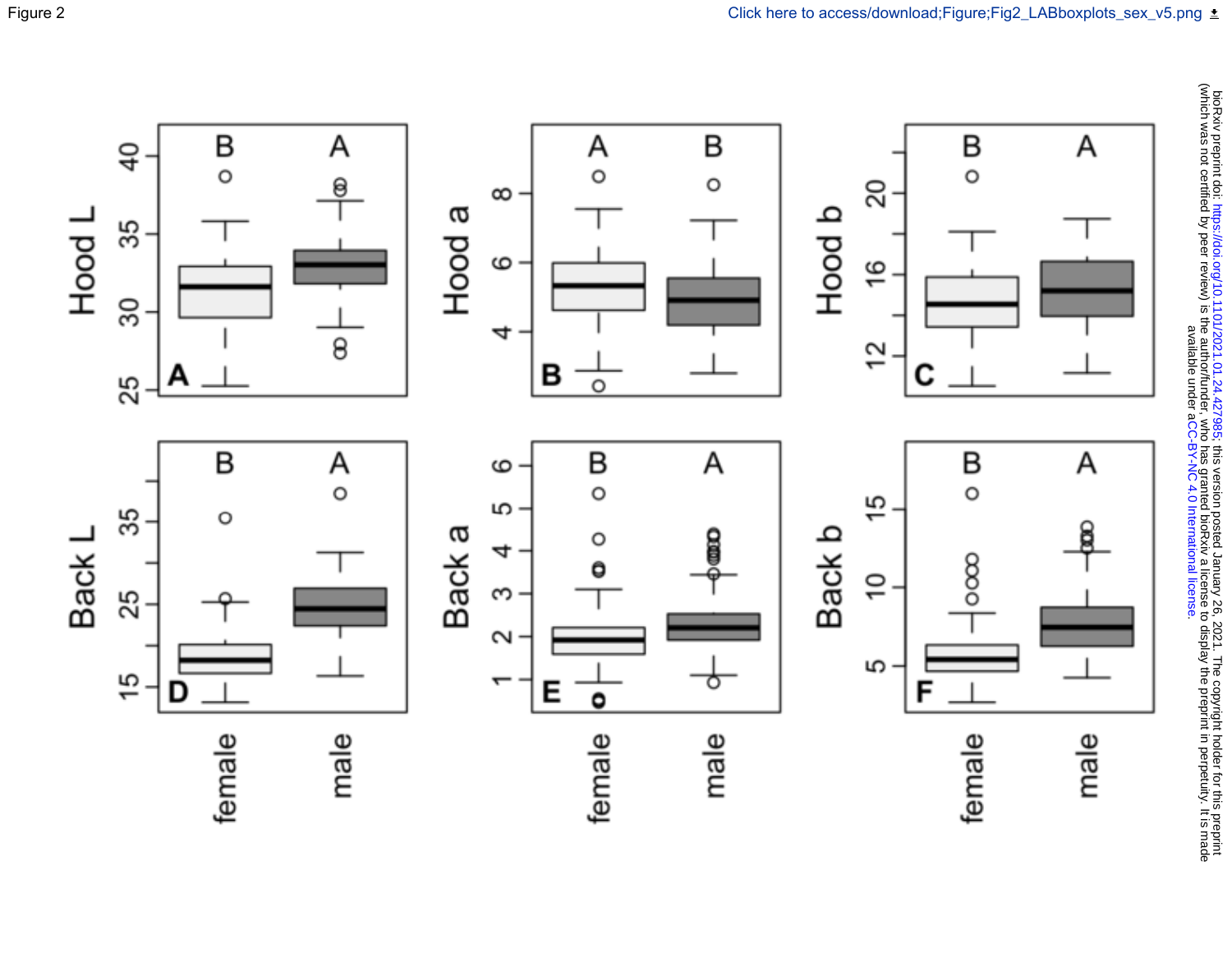

bioRxiv preprint doi: https://doi.org/10.1101/2021.01.24.427985; this version posted January 26, 2021. The copyright holder for this preprint<br>(which was not certified by peer review) is the author/funder, who has granted b (which was not certified by peer review) is the author/funder, who has granted bioRxiv a license to display the preprint in perpetuity. It is made Dick this preprint this preprint this prepriet is this prepriet of this version posted January 26, 2021. The copyright holder for this preprint to this preprint for this preprint is definited in this preprint. . [CC-BY-NC 4.0 International license](http://creativecommons.org/licenses/by-nc/4.0/) available under a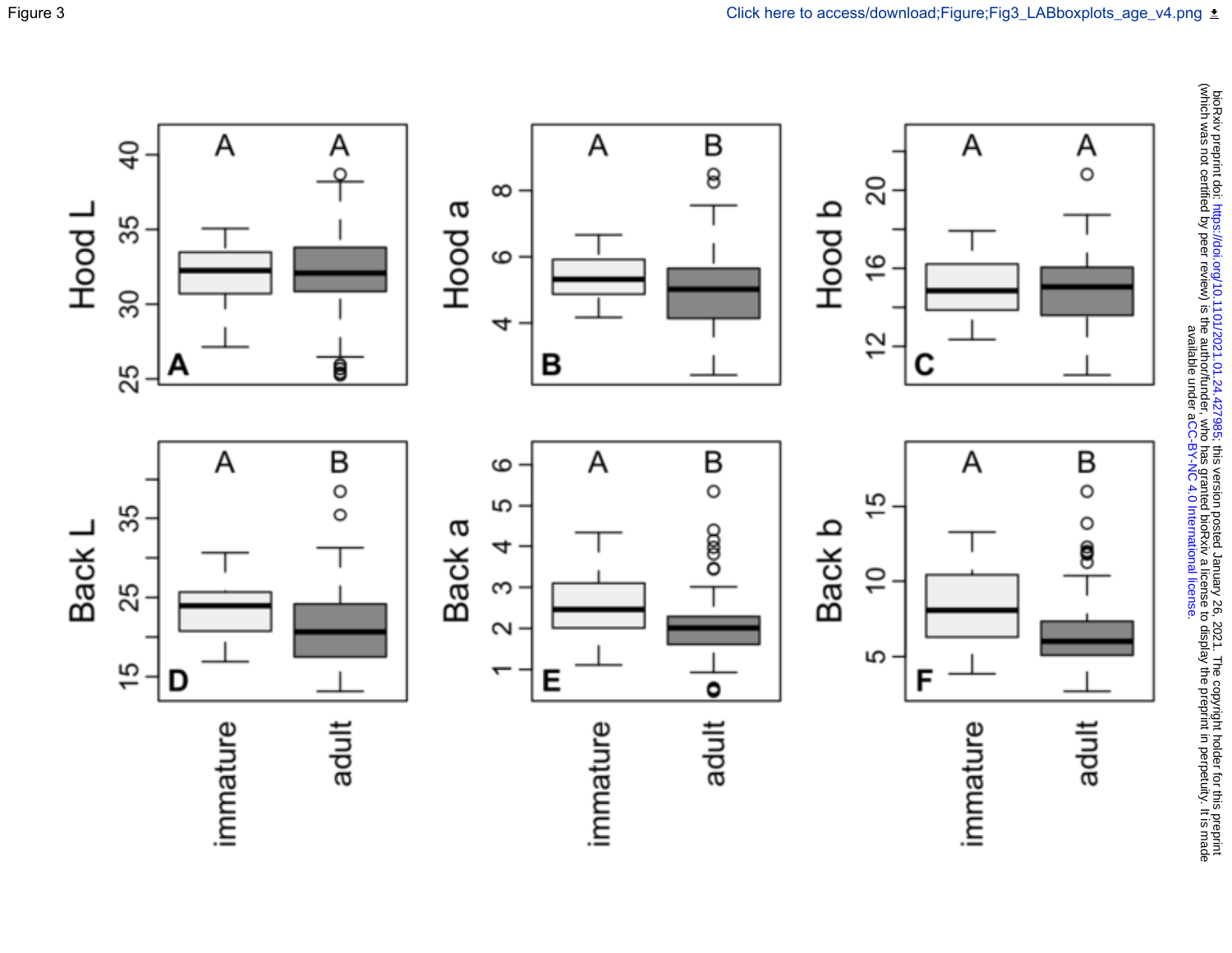

bioRxiv preprint doi: https://doi.org/10.1101/2021.01.24.427985; this version posted January 26, 2021. The copyright holder for this preprint<br>(which was not certified by peer review) is the author/funder, who has granted b (which was not certified by peer review) is the author/funder, who has granted bioRxiv a license to display the preprint in perpetuity. It is made Dick this preprint this preprint this prepriet is this prepriet of this version posted January 26, 2021. The copyright holder for this preprint to this preprint for this preprint is definited in this preprint. . [CC-BY-NC 4.0 International license](http://creativecommons.org/licenses/by-nc/4.0/) available under a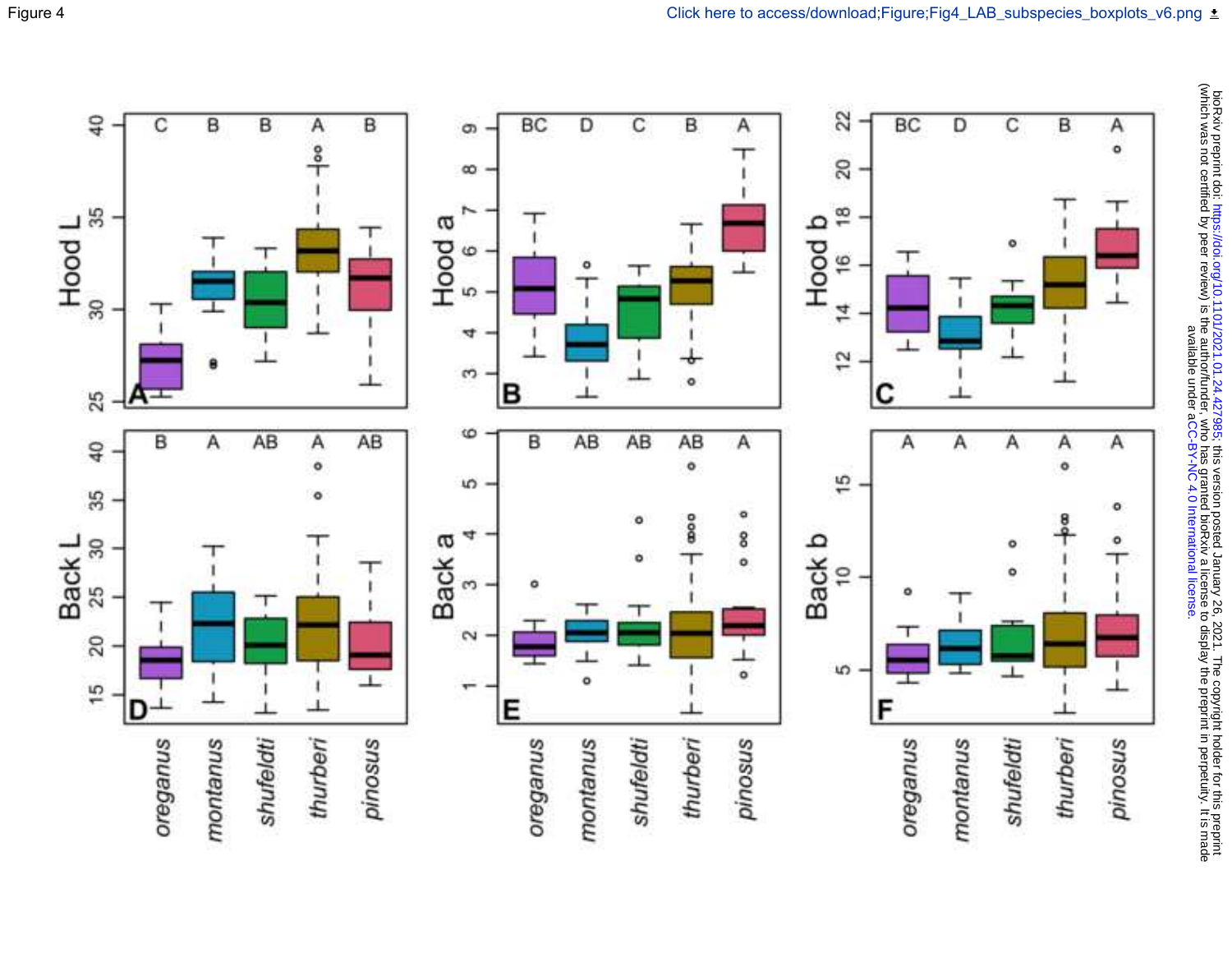